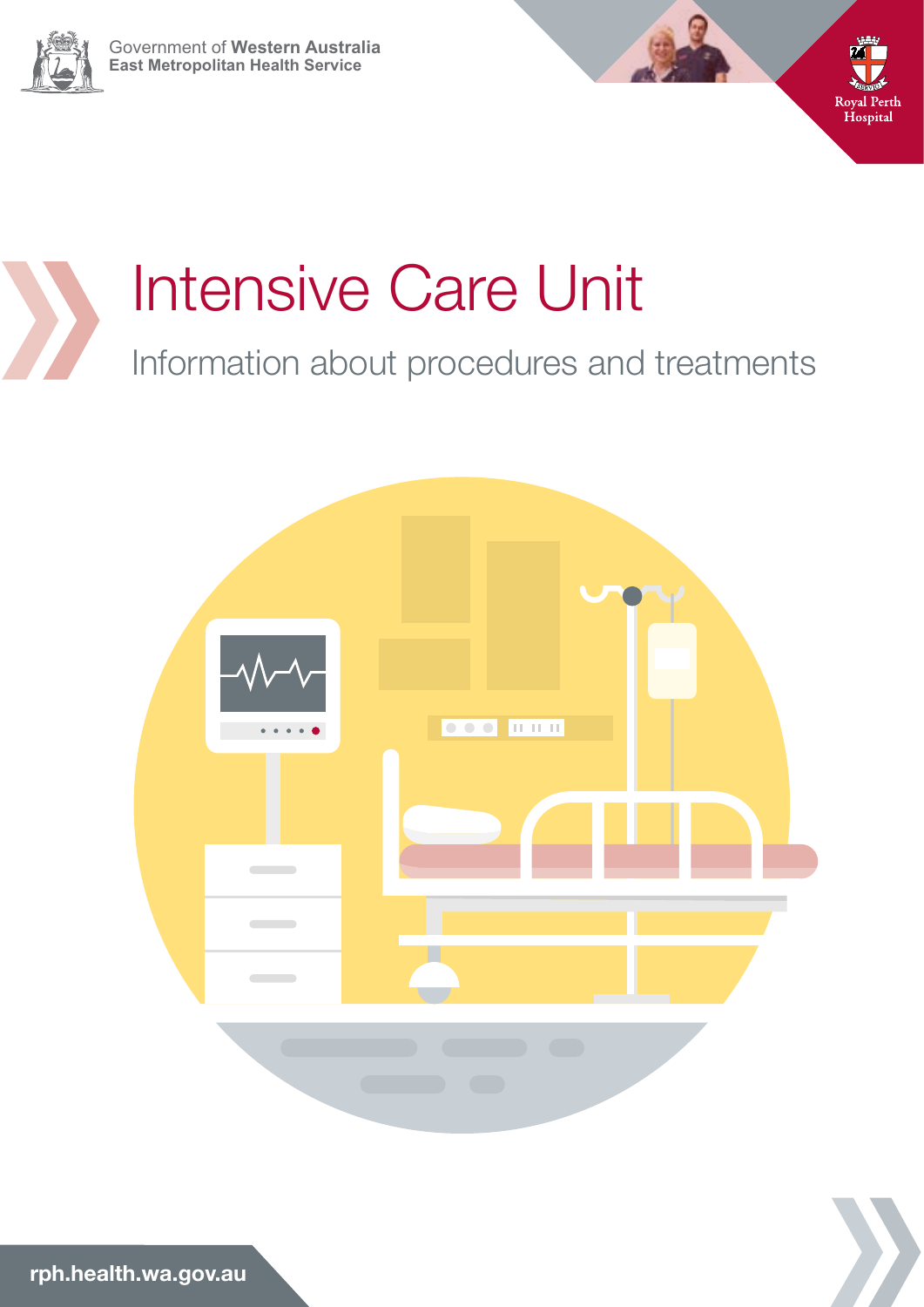# **Contents**

| About the ICU                            | 3              |
|------------------------------------------|----------------|
| Communication                            | 4              |
| Medical procedures and consent           | 4              |
| Procedures and treatments in ICU         | 5              |
| Art line                                 | $\overline{7}$ |
| Balloon pump                             | 8              |
| <b>BiPAP</b>                             | $\Theta$       |
| <b>Bronchoscopy</b>                      | 10             |
| <b>CPR</b>                               | 11             |
| <b>CVC</b>                               | 12             |
| <b>Dialysis</b>                          | 13             |
| Enteral feed                             | 14             |
| <b>EVD</b>                               | 15             |
| ICC                                      | 16             |
| Inotropes                                | 17             |
| Intravenous Cannula                      | 18             |
| Intubation                               | 19             |
| Lumbar puncture                          | 21             |
| <b>Research and Audits</b>               | 22             |
| Swan                                     | 24             |
| <b>TOE</b>                               | 25             |
| <b>TPN</b>                               | 26             |
| Tracheostomy                             | 27             |
| Transfusion                              | 29             |
| Urinary Catheter                         | 31             |
| Vascath                                  | 32             |
| Ventilator                               | 33             |
| Royal Perth Hospital Intensive Care Unit | 34             |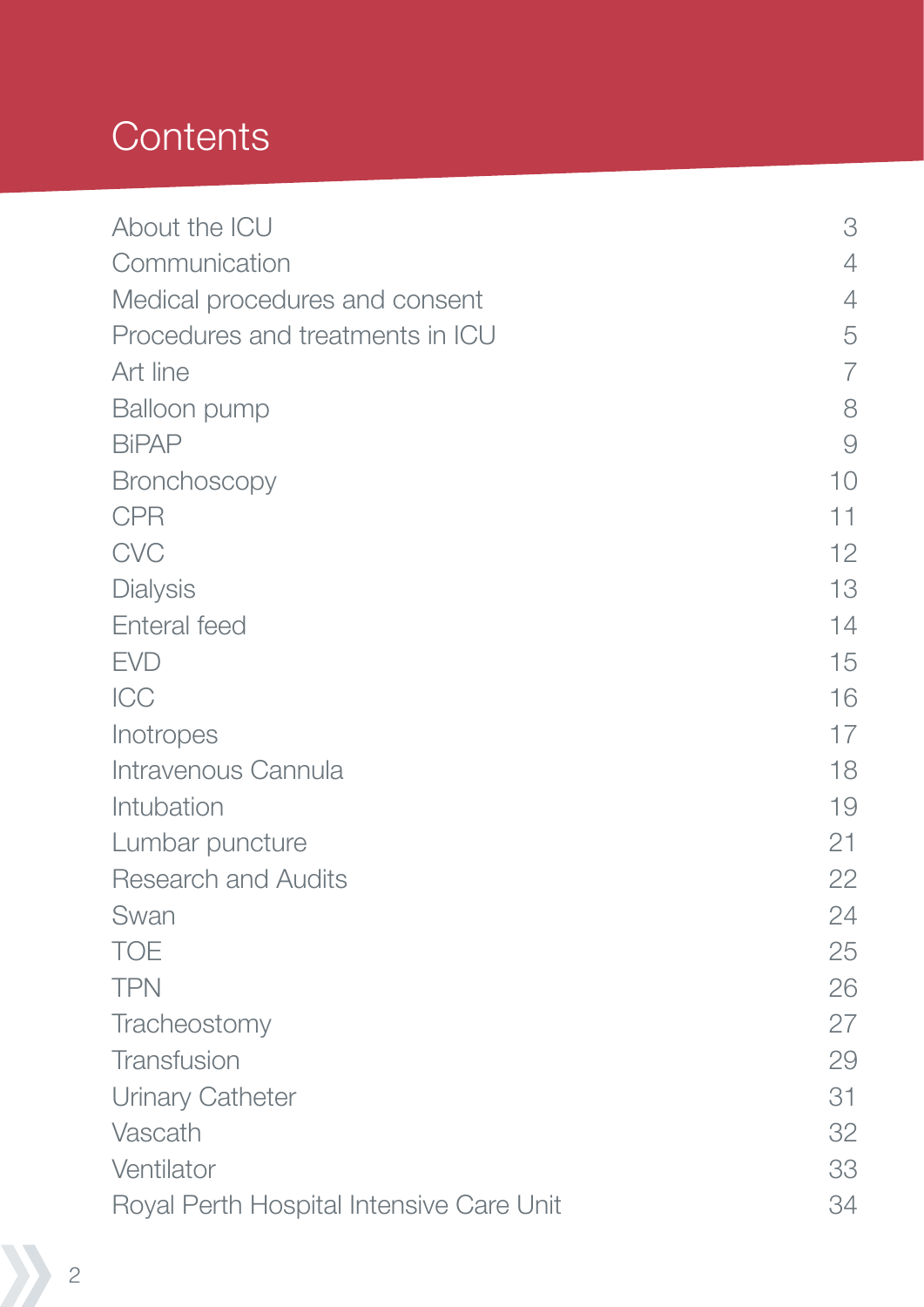This booklet is designed to provide information about the Intensive Care Unit (ICU) and how it operates. It details some of the procedures performed and explains communication between staff, patients and their families.

The department welcome any questions or comments you may have. If you wish to discuss your relative's condition at any time please ask the ICU nursing staff to contact the ICU senior registrar or consultant.

# About the ICU

There are many clinical and non-clinical staff involved in the care of ICU patients.

At Royal Perth Hospital the ICU is divided into two sections:

- General ICU  $\overline{\phantom{0}}$
- Surgical ICU. Ŋ

During your own or your relative's stay, there may be one nurse allocated to look after the patient exclusively. Sometimes one nurse may care for two (or more) patients if their needs are less acute, or if their condition is improving.

During the day each area is supervised by an intensive care consultant who is in charge of all aspects of the patients' care. In the evening a different consultant supervises both sections of the ICU, and is on-call from 12am to 8am. All consultants have specialist qualifications in intensive care medicine and considerable experience. There are a number of junior intensive care doctors attached to each area, many of them training to become specialists in intensive care medicine.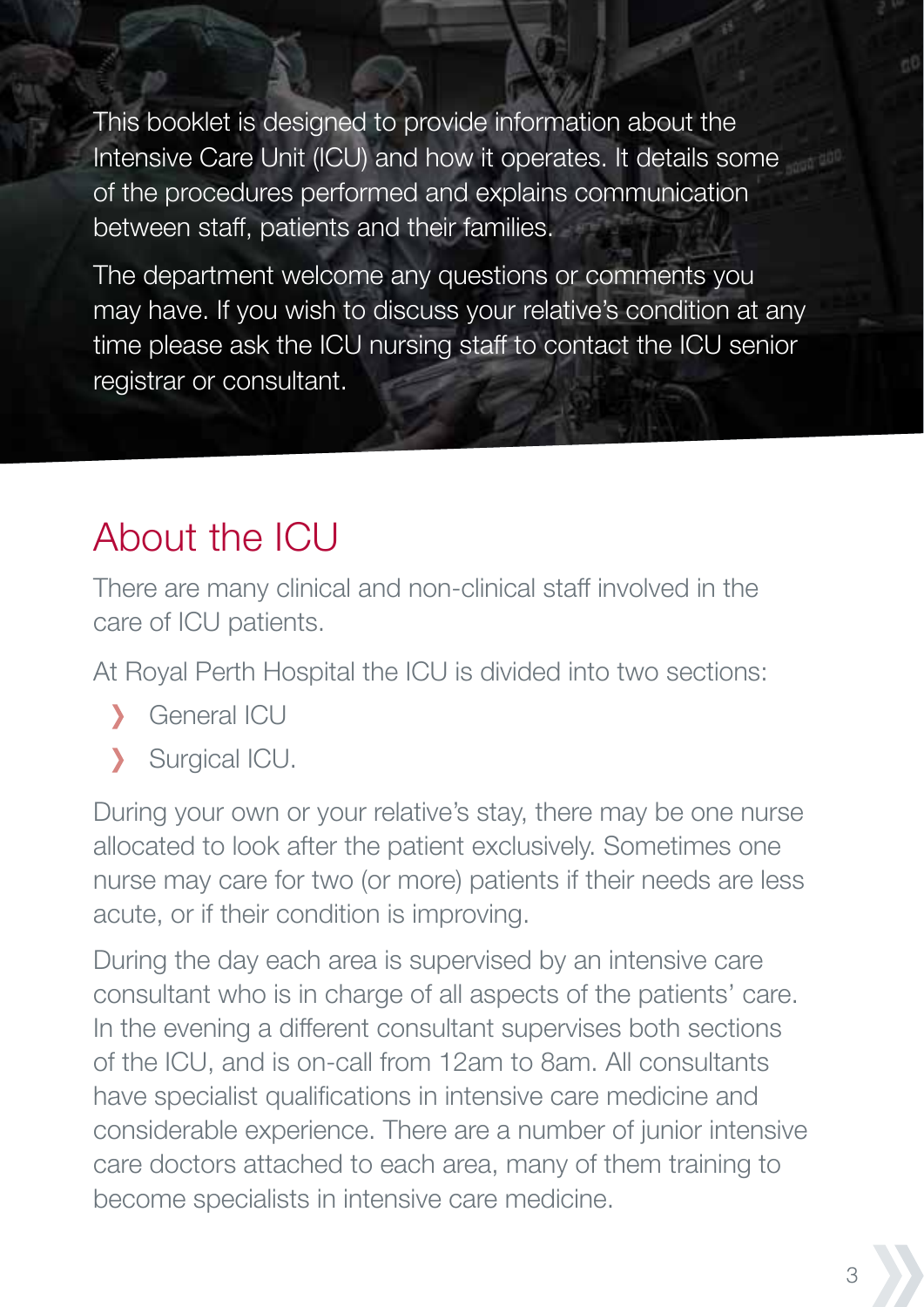# Communication

Soon after a patient is admitted to ICU, the staff will discuss the reason for admission, the risks and outcomes that can be expected, and the nature of the treatment that will be provided. You will be given an opportunity to ask questions about the treatment and the role the family has in decision making processes. If a patient is unable to make decisions on their own behalf the next-of-kin may be asked to provide consent to procedures or surgery.

Admission to ICU can sometimes be prolonged and the medical and nursing staff will endeavour to keep you informed of your relative's progress. It is often beneficial to schedule formal discussions if you have questions.

Intensive care treatments are not always successful and are not appropriate for all patients. If medical staff consider that a favourable outcome is not possible, this will be discussed with you. In these circumstances, following a detailed explanation of treatment options and an adequate time for discussion, a decision may be made to either not initiate or to withdraw certain treatments that are not in your own or your loved one's best interests.

# Medical procedures and consent

ICU treatment is complex and will frequently involve specialised treatments and procedures, not available or possible in the general wards. All procedures involve some risk to the patient. The procedures and treatments are only undertaken when the benefits are thought to outweigh the risks and discomforts. This booklet provides information on the majority of these procedures.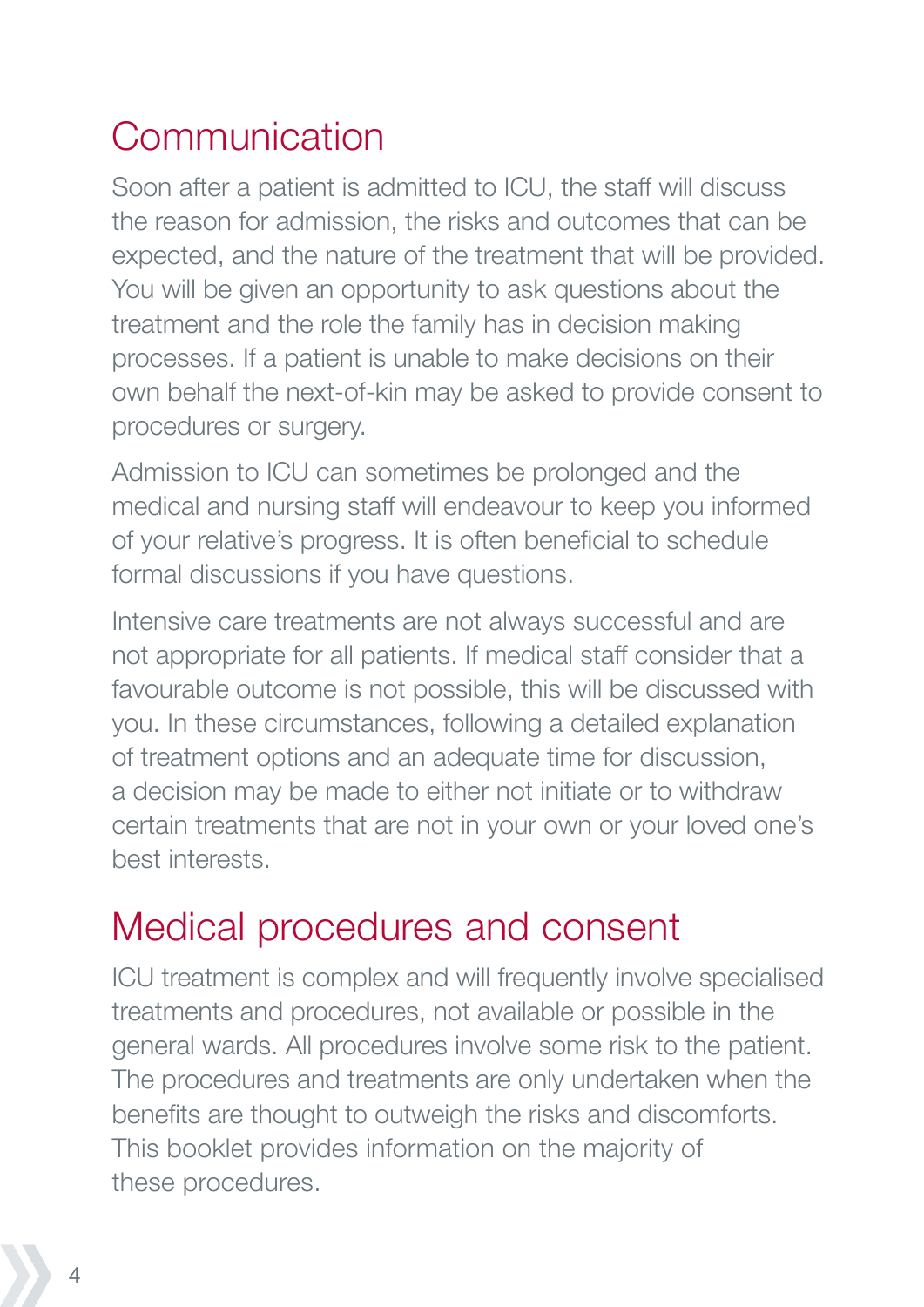Most procedures performed in ICU need to be performed in a timely manner. The number and type of procedures a patient requires will depend on the severity of their illness procedure may cause delays and may potentially be detrimental to patient care. Therefore, you will be asked to sign a consent form that covers all of these procedures and treatments that are integral to ICU management.

For some procedures (e.g. tracheostomy) you may be required to sign a specific consent form in addition to the general ICU treatment consent form. The medical and nursing staff will be happy to discuss any concerns you may have about procedures and treatments performed in ICU. Whenever possible and practical, procedures will be discussed with you before the procedure is performed.

The consent form and the discussion will be recorded in the medical notes.

*This document provides information about procedures and terms used during a patient's stay in ICU. Please feel free to ask for more information from the medical or nursing staff.*

# Procedures and treatments in ICU

Intensive care involves procedures and treatments that are carried out in the patients' best interests. In general, all medical procedures have risks and the potential to cause complications. This is particularly the case when a medical device is inserted into the body – either through the skin into the blood stream or a body cavity, or into the gastrointestinal tract.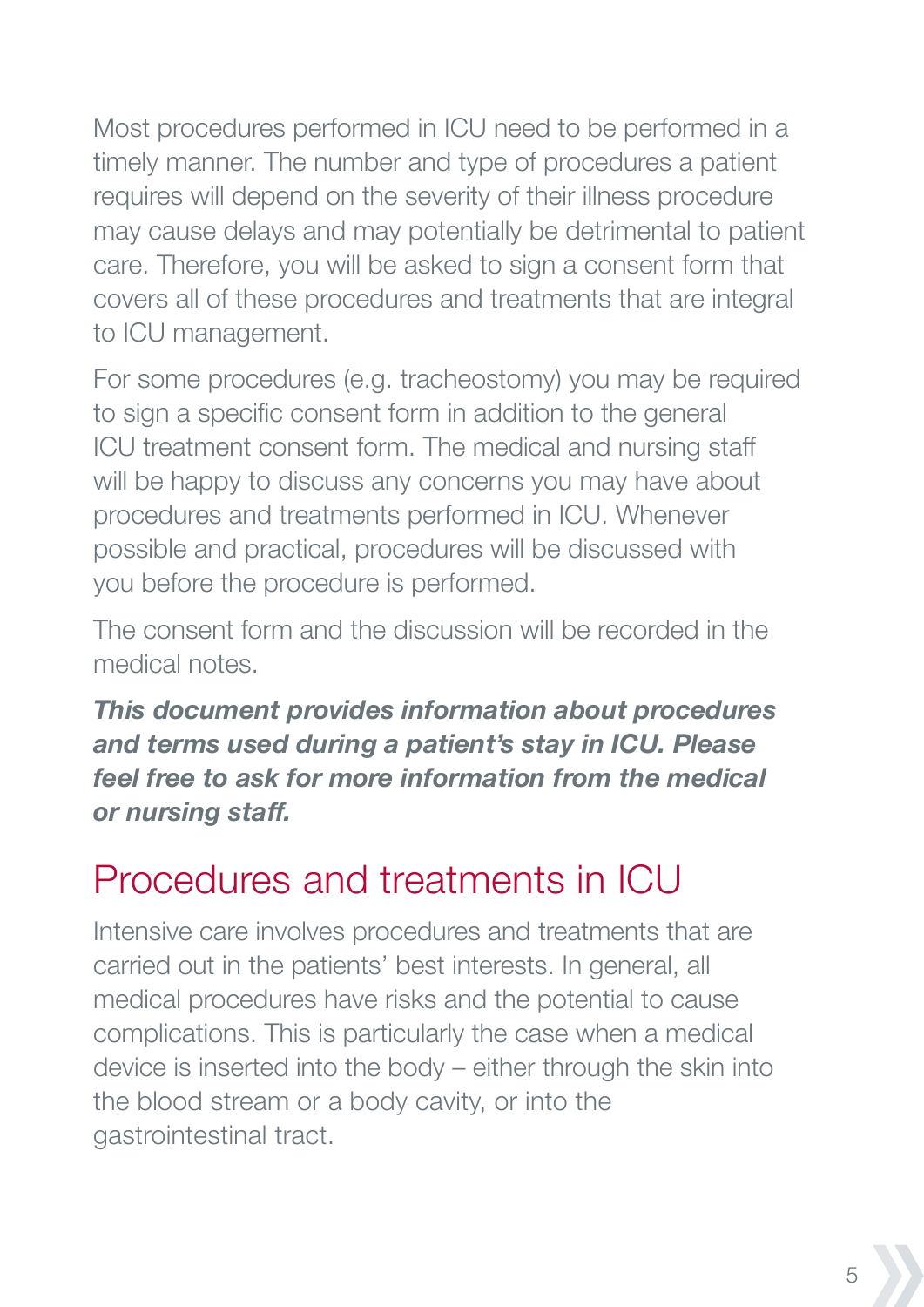Complications may arise at the time the device is inserted, or may develop after the device has been in place for some time.

These complications can include:

- bleeding У
- displacement
- Ŋ. infection
- discomfort У
- punctures or damage to adjacent parts of the body. Y

We take all possible precautions to minimise these risks, including extensive educational programs, checklists and adherence to best practice guidelines. Procedures are only undertaken when the expected benefits of the intervention outweigh the risks of the procedure. Our procedures are supervised by experienced staff and patients are closely monitored for the possibility of complications – both during insertion and throughout the time the device is in place. All adverse events are reviewed and compliance with national and international standards is regularly audited.

The following pages detail some of the more common procedures that may be undertaken during ICU admission and some of the potential complications associated with them. If the discomfort and risk is thought to be greater than any potential benefit this will be discussed with you or your next-of-kin.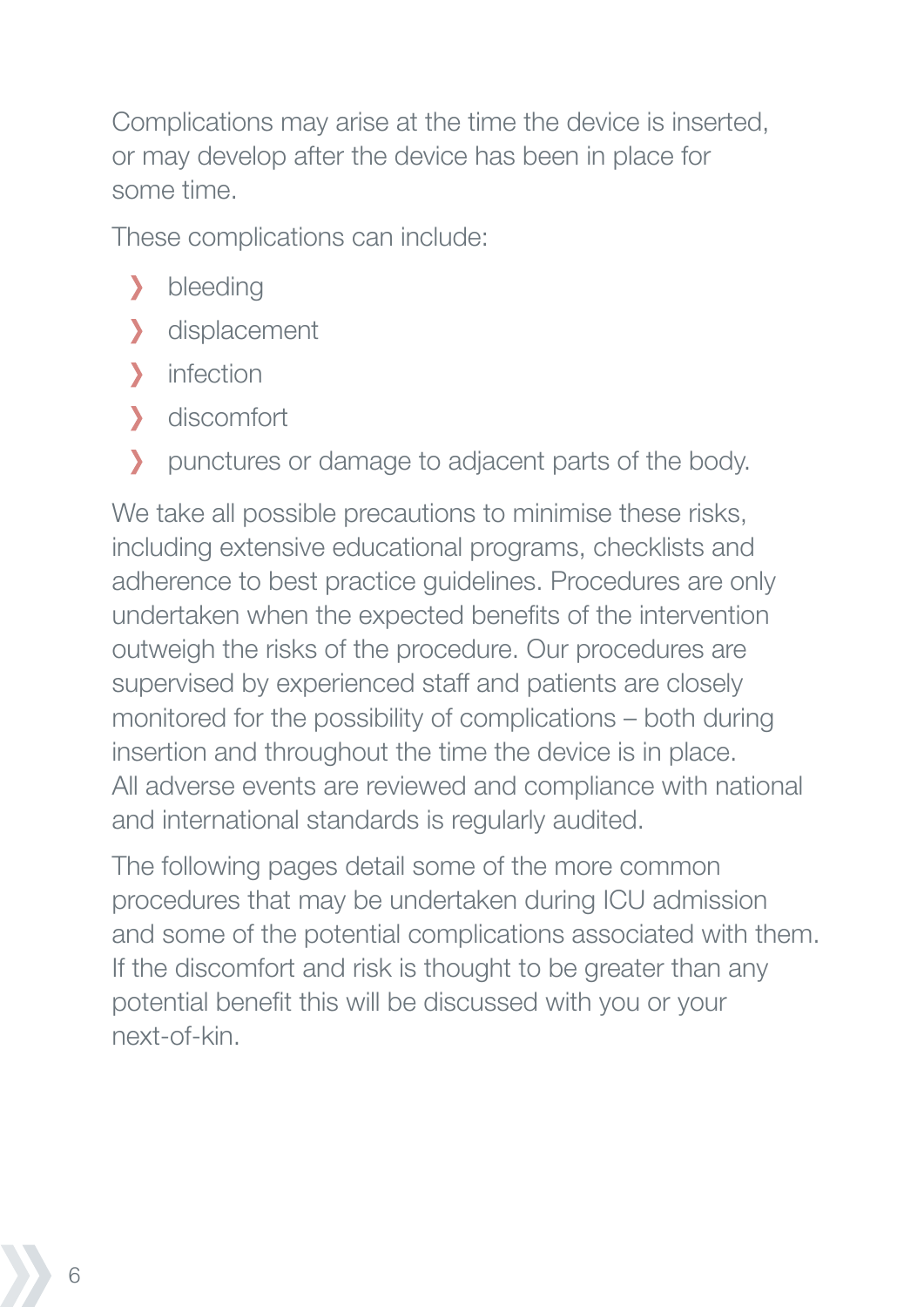# Art line

#### **Also known as:**

Arterial line or intra-arterial catheter.

## **What is an art line?**

An art line is a thin plastic tube inserted into an artery to continuously measure the blood pressure. Regular blood tests are taken from it – most commonly to measure the levels of oxygen, carbon dioxide and acid within the blood.

## **How is it put in?**

Using local anaesthetic, the doctor inserts a needle and then the art line into the artery. The needle is removed and the art line is secured in place with a stitch. Although usually placed in the wrist, an art line may be positioned at the elbow, groin or foot. They commonly stay in place for several weeks. You may notice the fluid within the art line pulsating slightly. This is normal and is due to pulsations within the artery.

#### **Are there any risks?**

Art lines are generally very safe, although they may occasionally require multiple attempts for insertion. They may damage the artery or cause clots to form in the artery; both of which can temporarily impair blood supply. Very rarely, this lack of blood supply may cause the death of downstream tissue.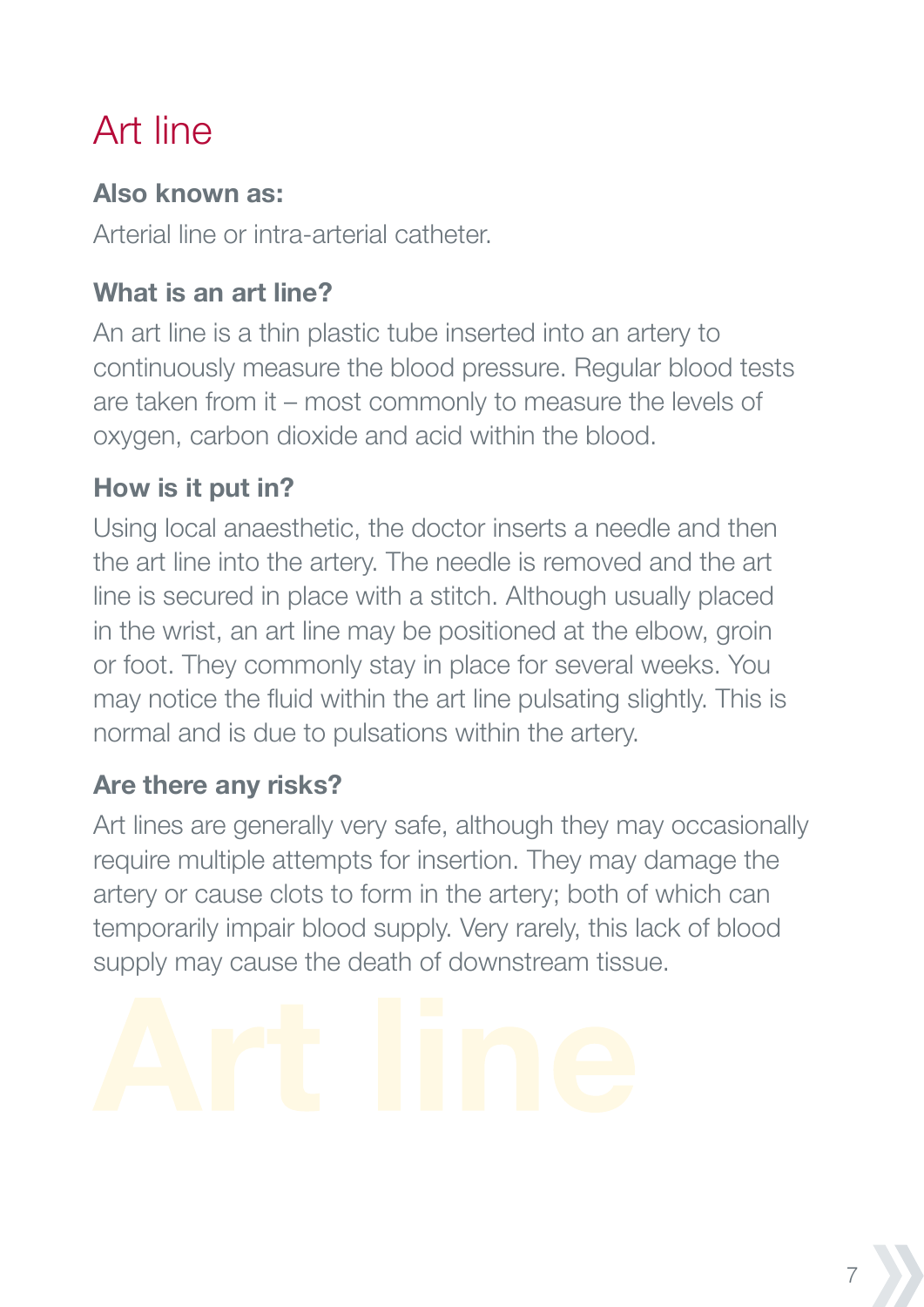# Balloon pump

#### **Also known as:**

Intra-aortic balloon (counter pulsation) pump or IABP.

## **What is a balloon pump?**

A balloon pump is a long inflatable tube positioned in the aorta, the main blood vessel which runs out from the heart. It beats in time with the heart and aids the pumping of blood to the rest of the body. It also helps supply additional blood and oxygen to the heart itself.

#### **How is it put in?**

A doctor inserts the balloon via a blood vessel in the groin. It is attached to a console which sits at the end of the bed. Helium gas is used to inflate the balloon in time with the heart.

#### **Are there any risks?**

A balloon pump may damage the aorta or the vessel into which it was inserted or impair blood supply to other parts of the body such as the leg or intestines. There is also a small risk of blood clot formation and gas leakage. A balloon pump is only used when absolutely necessary and is constantly monitored for complications.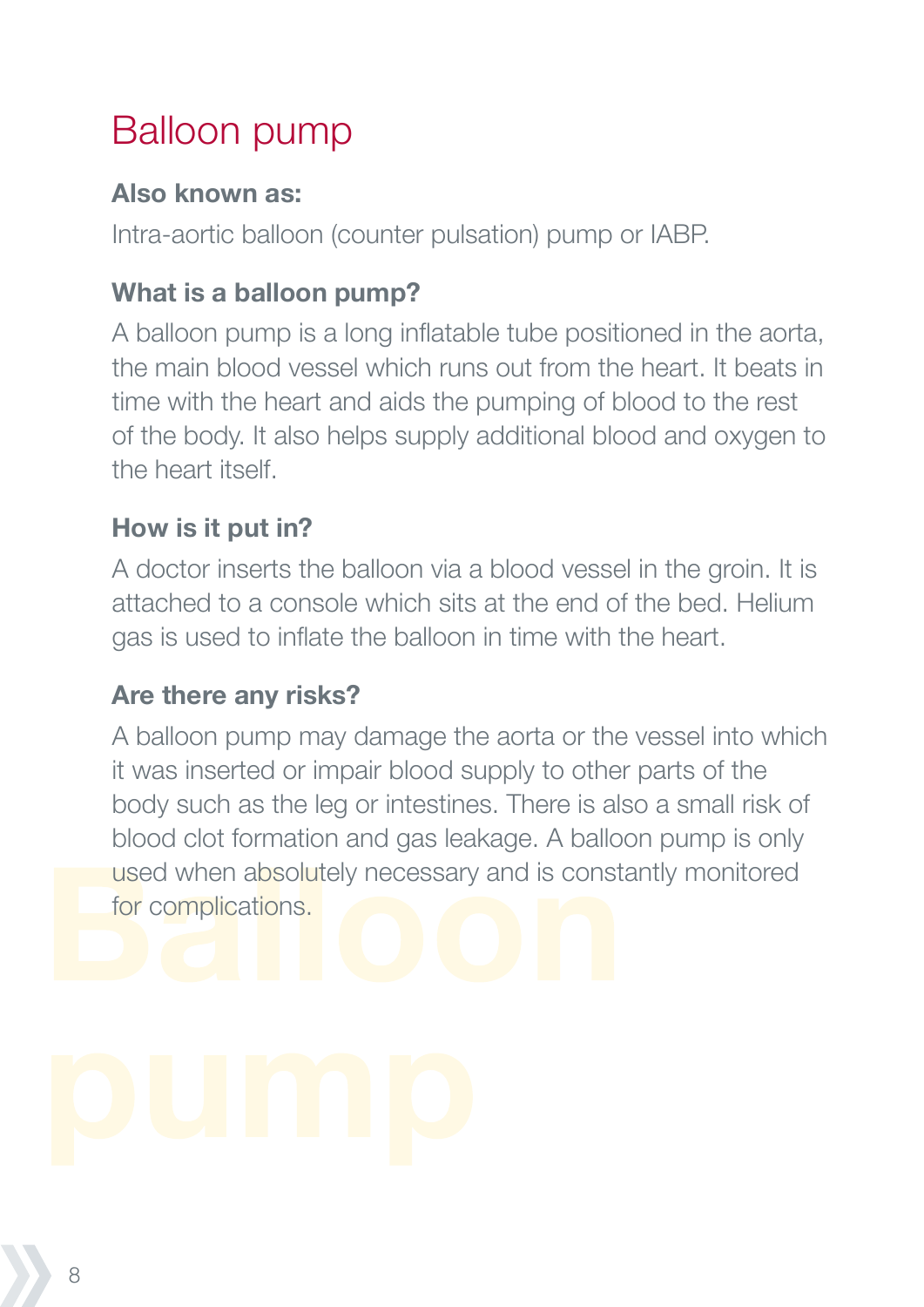# **BiPAP**

#### **Also known as:**

Bi-level positive airways pressure Non-invasive ventilation or NIV

#### *Related and similar therapies are*

Continuous positive airways pressure or CPAP

#### **What is BiPAP and why is** i**t used?**

When patients cannot breathe adequately, a BiPAP machine may provide additional oxygen and assistance with breathing. This may reduce the need to insert an ET tube (intubate). BiPAP is usually applied using a tight fitting mask to the face or nose. BiPAP is used within ICU and sometimes elsewhere within the hospital.

#### **Are there any risks?**

The most common problem with BiPAP is that some patients find it too uncomfortable and cannot tolerate the mask over their face. The mask can cause pressure sores on the face. As with ventilation via an ET tube there is a risk of chest infection. Despite using BiPAP some patients deteriorate and may need to be intubated if the additional discomfort this causes can be justified. Patients on BiPAP are closely monitored for complications or any signs of deterioration.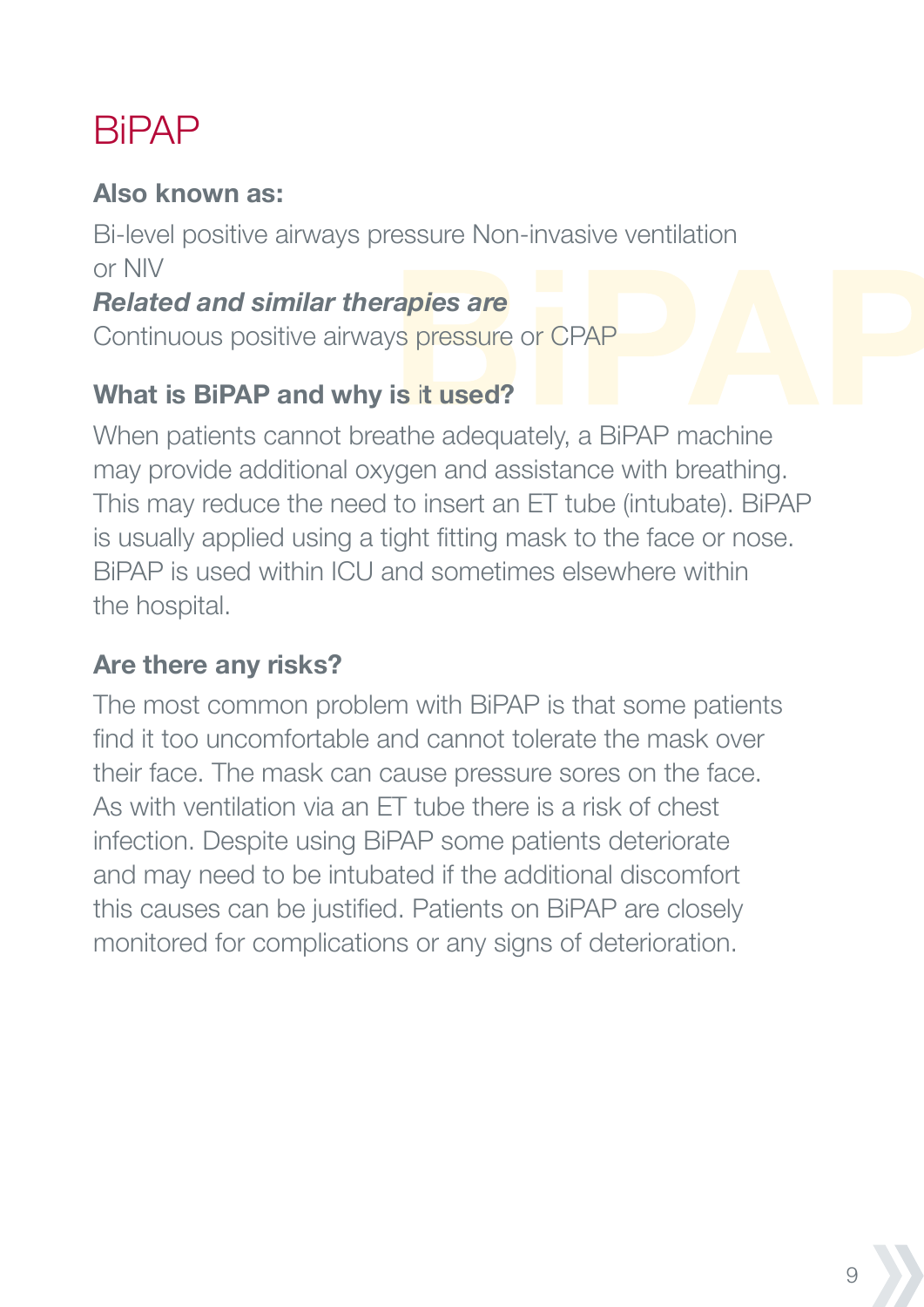# **Bronchoscopy**

#### **Also known as**:

A bronch

## **What is a bronchoscopy?**

A doctor performs a bronchoscopy by passing a video camera on the end of a flexible tube into the patient's windpipe (trachea). This may be needed when a patient has pneumonia, when there is a blockage in the airways, or to aid the placement of other tubes (e.g. a tracheostomy) into the trachea. The doctor may take samples from the airways for analysis. Occasionally a small piece of lung tissue (biopsy) is taken. In ICU bronchoscopy is usually performed through a breathing tube (ET tube or tracheostomy). Sedation or an anaesthetic is given during the procedure.

#### **Are there any risks?**

A bronchoscopy may cause deterioration in a patient's oxygen level or a small amount of bleeding in the airways. If a biopsy is taken there is a small risk of damage to the lung. There is a risk that a bronchoscopy may cause infection in the lung. There is a small risk of side effects from the medications used for sedation or anaesthesia during the procedure.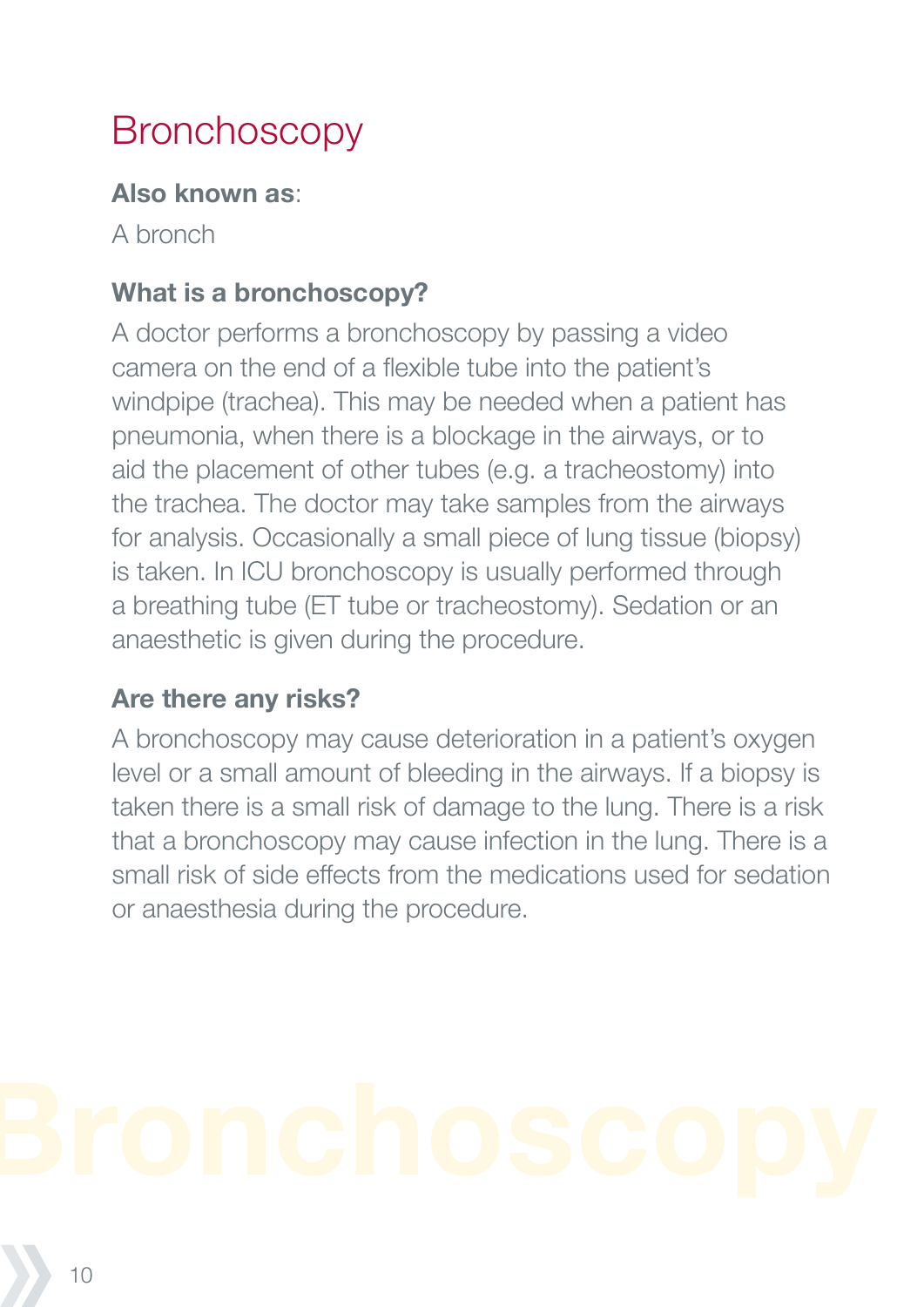# CPR

#### **Also known as:**

Cardio-pulmonary resuscitation **Resus** Cardiac arrest

#### **What is CPR and why is it used?**

When a patient's heart stops beating or they stop breathing unexpectedly, chest compression and artificial ventilation are used. An electric current may be passed through the heart and medications are used to try and stimulate the heart back into action. Even with very vigorous CPR the heart is able to be restarted on less than half the occasions when this occurs in an ICU. This is because ICU patients are usually already very ill when CPR is needed. ICU staff will, when possible, discuss the goals of treatment and any treatment limitations before they are applied, If a patient deteriorates to the stage where death is expected or the chances of a good recovery are extremely small we do not try to re-start the heart.

#### **Are there any risks?**

Even when CPR is performed by skilled staff there is a risk that while the heart has stopped, the brain does not receive enough oxygen, which can cause brain damage. Other organs such as the kidneys, gut and liver can also suffer damage from a period without an adequate supply of oxygen. Physical damage with fractures to the breast bone and ribs can be caused by chest compression.

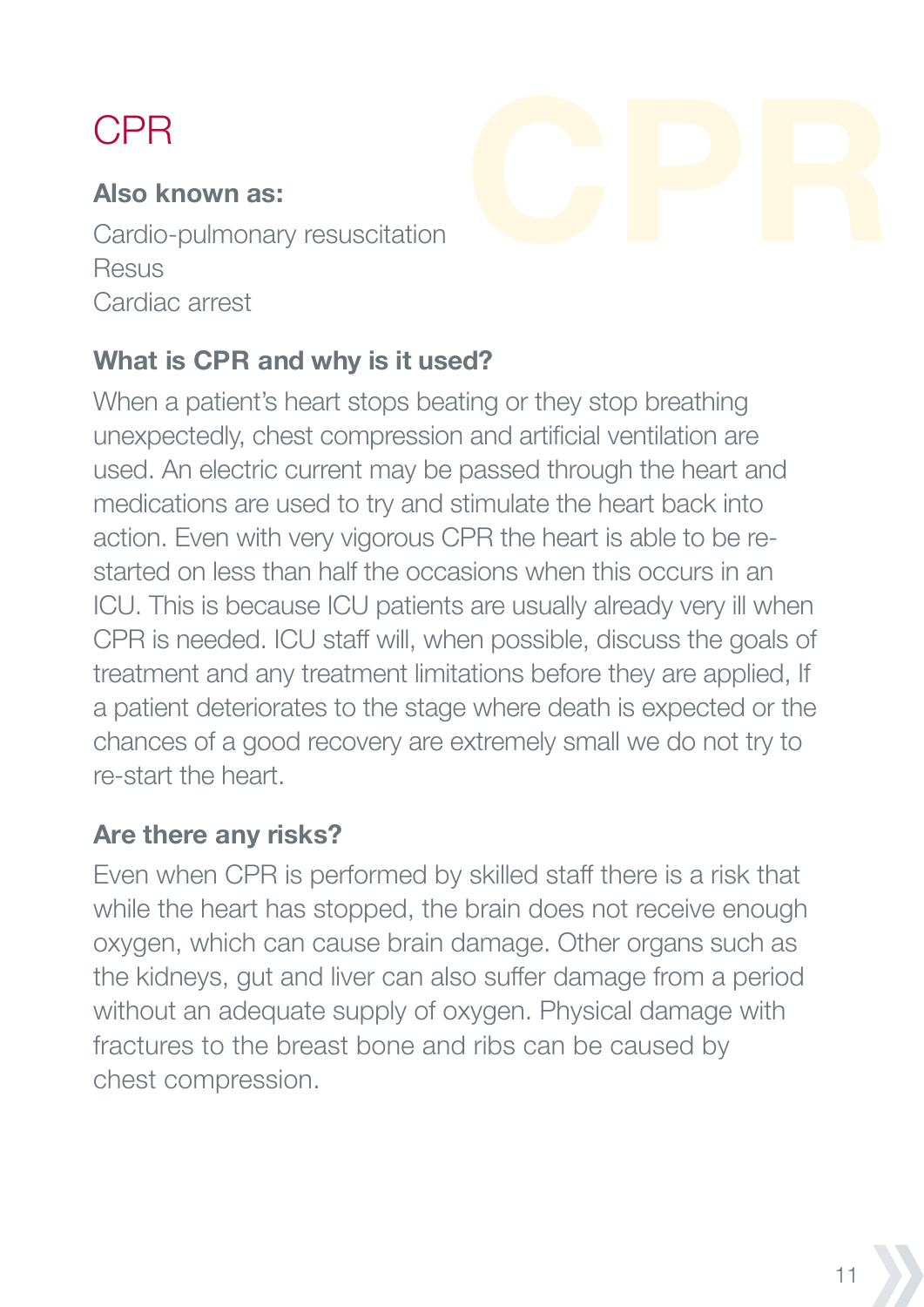# **CVC**

#### **Also known as:**

Central venous catheter Central line or CVP line

#### **What is a CVC and why is it put in?**

A CVC is a thin plastic tube inserted in to large vein which allows medications to be given intravenously and pressures within the body to be monitored. Under sterile conditions a doctor injects local anaesthetic into the skin and then inserts the CVC using a needle into the neck, or beneath the collar bone, or in the groin. The needle is removed after the line has been placed. The CVC may stay in place for days or even weeks depending on the type but will be removed as soon as it is no longer required.

#### **Are there any risks?**

CVCs sometimes take multiple attempts to insert. The most common significant complication of CVCs is infection. During insertion, there is a risk of the needle damaging other structures such as arteries or nerves. CVCs inserted in the neck or under the collar bone may also occasionally puncture the lung causing it to collapse. CVCs used in the ICU are coated with antibiotics and special dressings are used to minimise the chance of infection.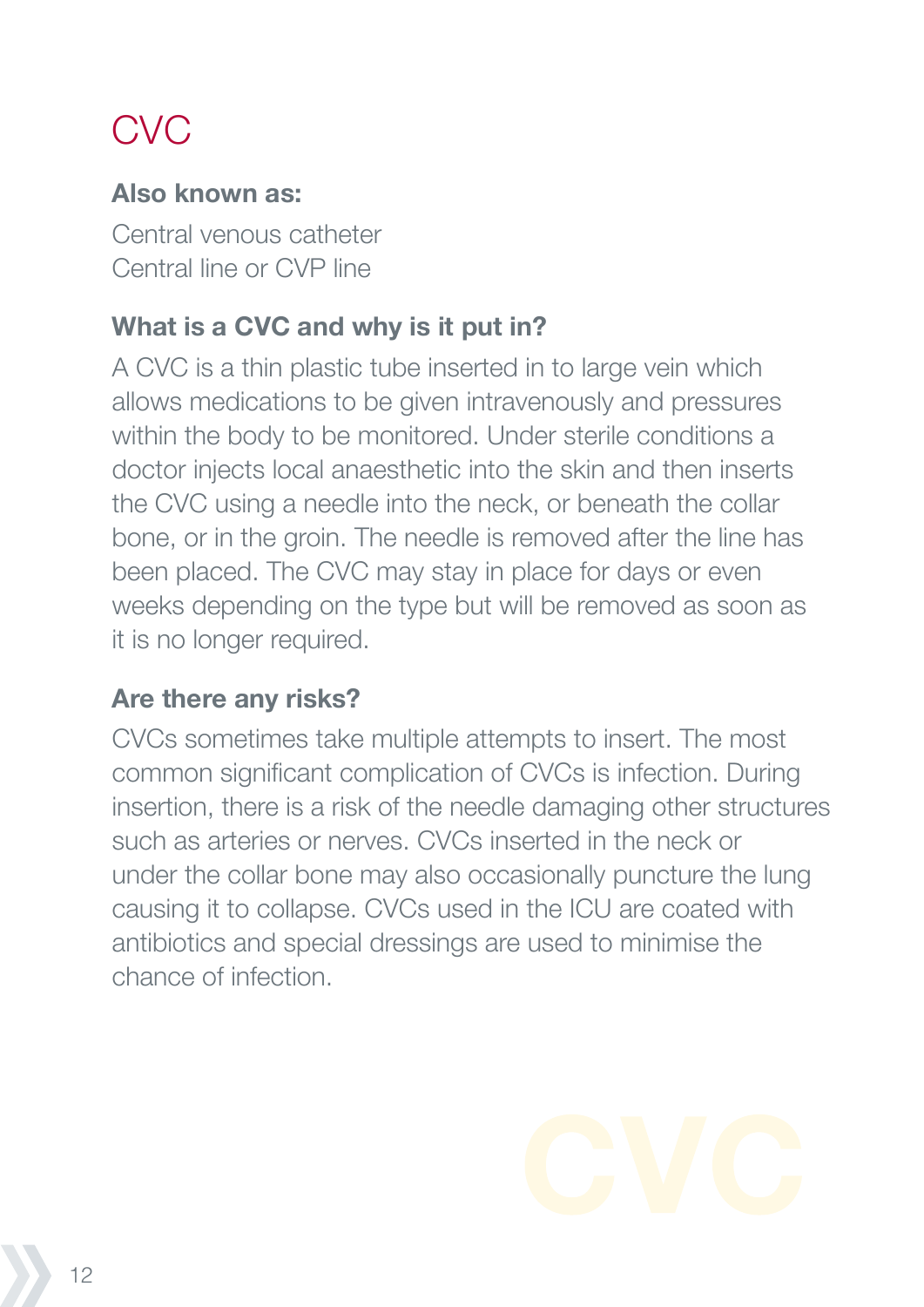# **Dialysis**

#### **Also known as:**

Haemodialysis, Haemofilter or Filter, Haemofiltration, Haemodiafiltration (Continuous) renal replacement therapy (CRRT or RRT) Continuous veno-venous haemofiltration CVVHD, CVVHF, CVVHDF

## **What is dialysis and why is it used?**

Patients often require a dialysis machine when there is kidney failure or abnormal levels of acid and salts within the blood. It is also occasionally used to treat some drug overdoses. A doctor inserts a vascath (see Vascath) into a large vein in the neck or groin. Blood circulates through the dialysis machine, toxins are removed and the blood then returns to the body. As patients recover the kidney function often improves and the dialysis machine can be stopped.

## **Are there any risks?**

A patient's blood pressure may drop temporarily when dialysis is started. The dialysis machine may reduce the levels of some blood cells and remove too much of some salts from the body. Regular blood tests are done to check if this might be happening. It may also lead to a reduction in body temperature. The blood usually needs to be thinned to allow successful dialysis, and this part of dialysis too carries a small risk. Other complications are quite rare.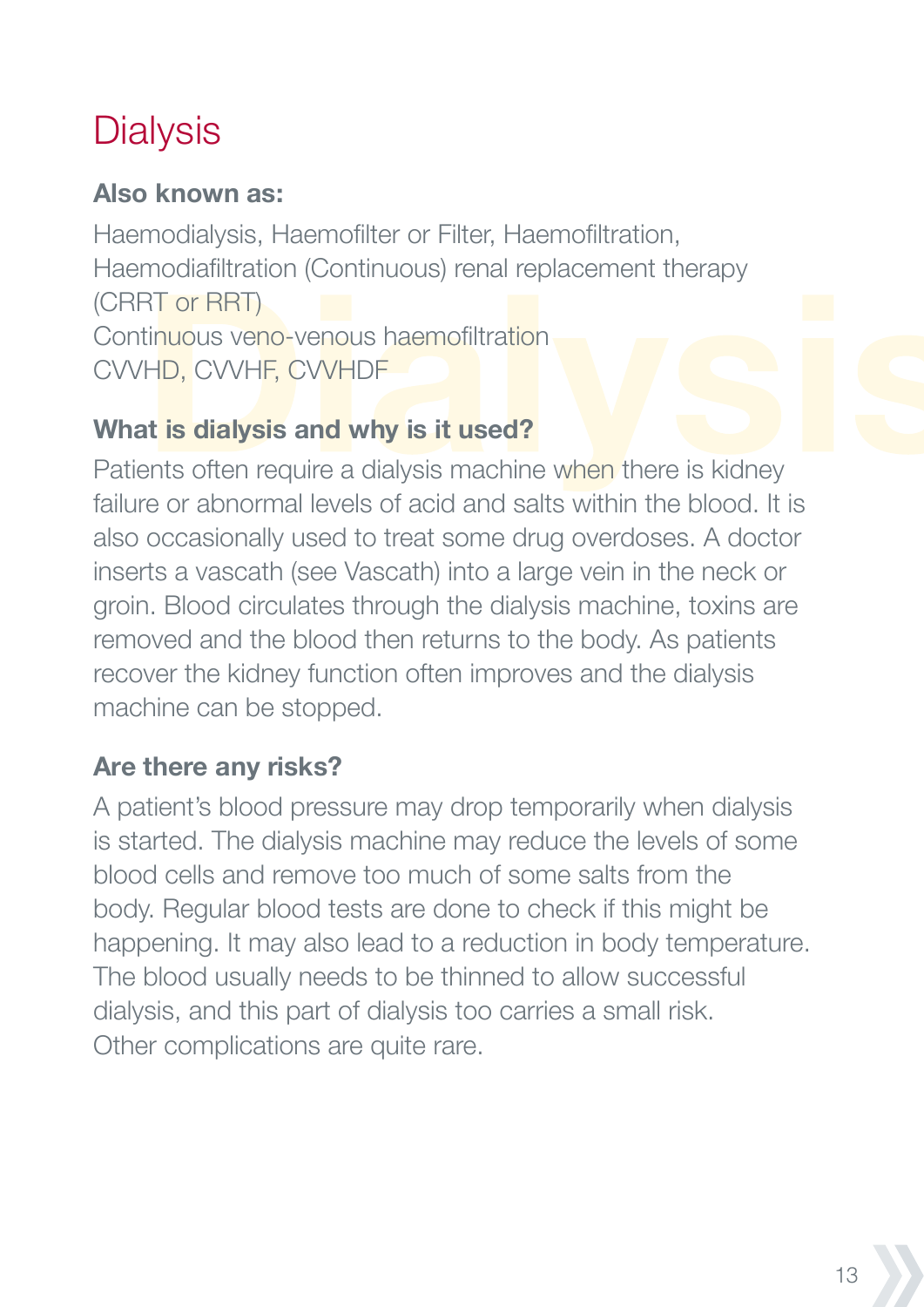# Enteral feed

#### **Also known as:**

Nasogastric or NG feeding Orogastric or OG feeding

#### **What is enteral feed and why is it used?**

Enteral feed is a liquid form of nutrition that is passed into a patient's stomach via a plastic tube inserted into the nose (NG tube) or mouth (OG tube). Patients who are attached to ventilators are not able to eat food the normal way. Most intensive care patients are fed in this way.

#### **Are there any risks?**

Enteral feeding rarely causes problems. However NG tubes may lead to a sinus infection. There is a possibility of incorrect tube placement. Enteral feeding may increase the risk of vomiting, diarrhoea and possibly pneumonia (while on a ventilator). Some patients may not absorb enteral feeds. In this case, a special tube may be passed further past the stomach and further into the gut or TPN may be used (see TPN).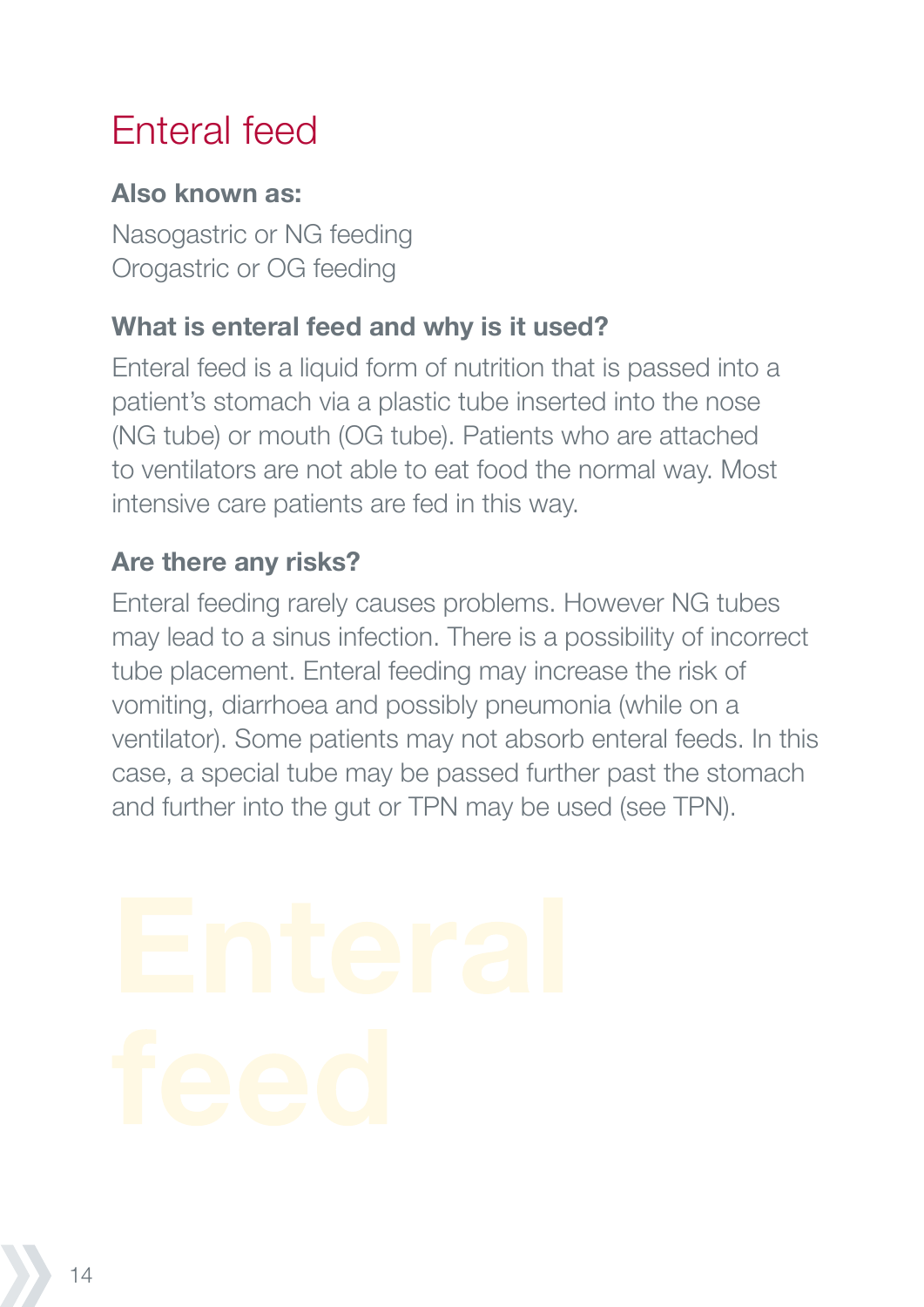# **FVD**

#### **Also known as:**

External ventricular drain Intracranial pressure (ICP) monitor

#### **Similar and related devices:**

Codman catheter

#### **What is an EVD and why is it used?**

An EVD is inserted into a patient's head to measure intracranial pressure (ICP) within the brain. EVDs are also used to take samples and drain spinal fluid (cerebro-spinal fluid or CSF). They are used in patients with severe head injury, a brain haemorrhage or after neurosurgery. The EVD is inserted under strict sterile conditions by a neurosurgeon either in the ICU, Emergency Department or operating theatre. A Codman catheter also measures ICP but is not able to drain CSF. When it is no longer needed the EVD (or Codman catheter) is removed.

#### **Are there any risks?**

There is a risk of bleeding in, or damage to, the brain from the EVD/Codman. There is a risk of infection developing within the fluid around the brain. The EVD may become blocked or dislodged. An EVD/Codman is only used when absolutely necessary, often when patients are in an induced coma, and is constantly monitored for complications.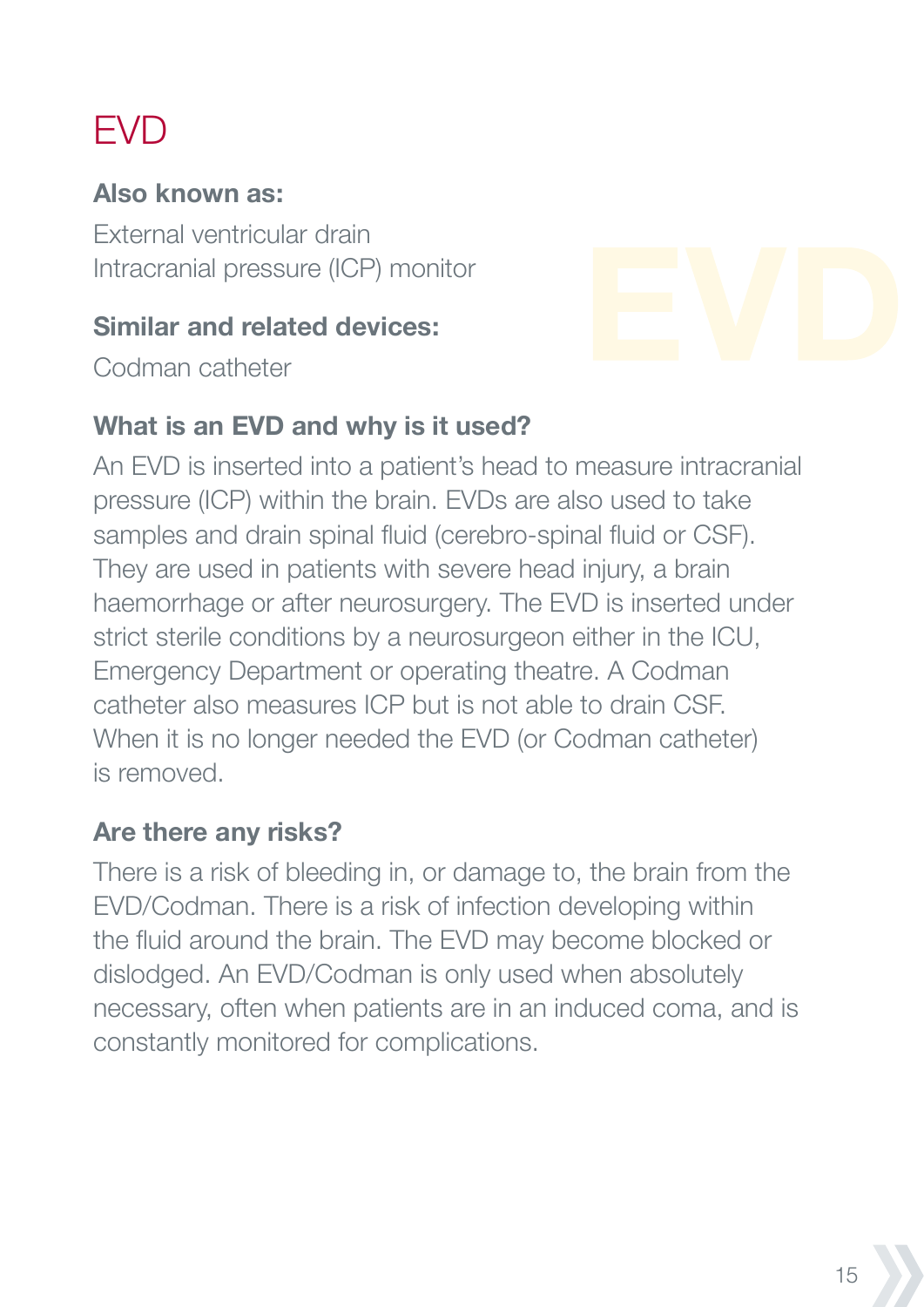# ICC

#### **Also known as:**

Intercostal catheter Chest drain Pleural drain Mediastinal/pericardial drain

#### **What is an ICC?**

Patients who have had chest surgery, have fluid or air around the lung, or experienced major trauma may need an ICC inserted through the chest wall to drain fluid or air from around the lung (or heart). An ICC may also be required to drain collections of fluid from the chest in other circumstances (such as pneumonia). Every ICC is inserted under strict sterile conditions by a doctor. It may be inserted while the patient is in the Emergency Department, operating theatre or ICU. It is stitched in place underneath the armpit or at the base of the breastbone. The ICC is connected to a drainage bottle or collection system at the side of the bed. You may see the tubbing swinging or the fluid bubbling.

#### **Are there any risks?**

An ICC may cause damage to the lung or other parts of the body during insertion. Chest x-rays are done after insertion to check that they are in an appropriate position. The ICC can cause pain, and may occasionally become blocked. The ICC and the patient are constantly monitored for complications. They are removed when they are no longer necessary.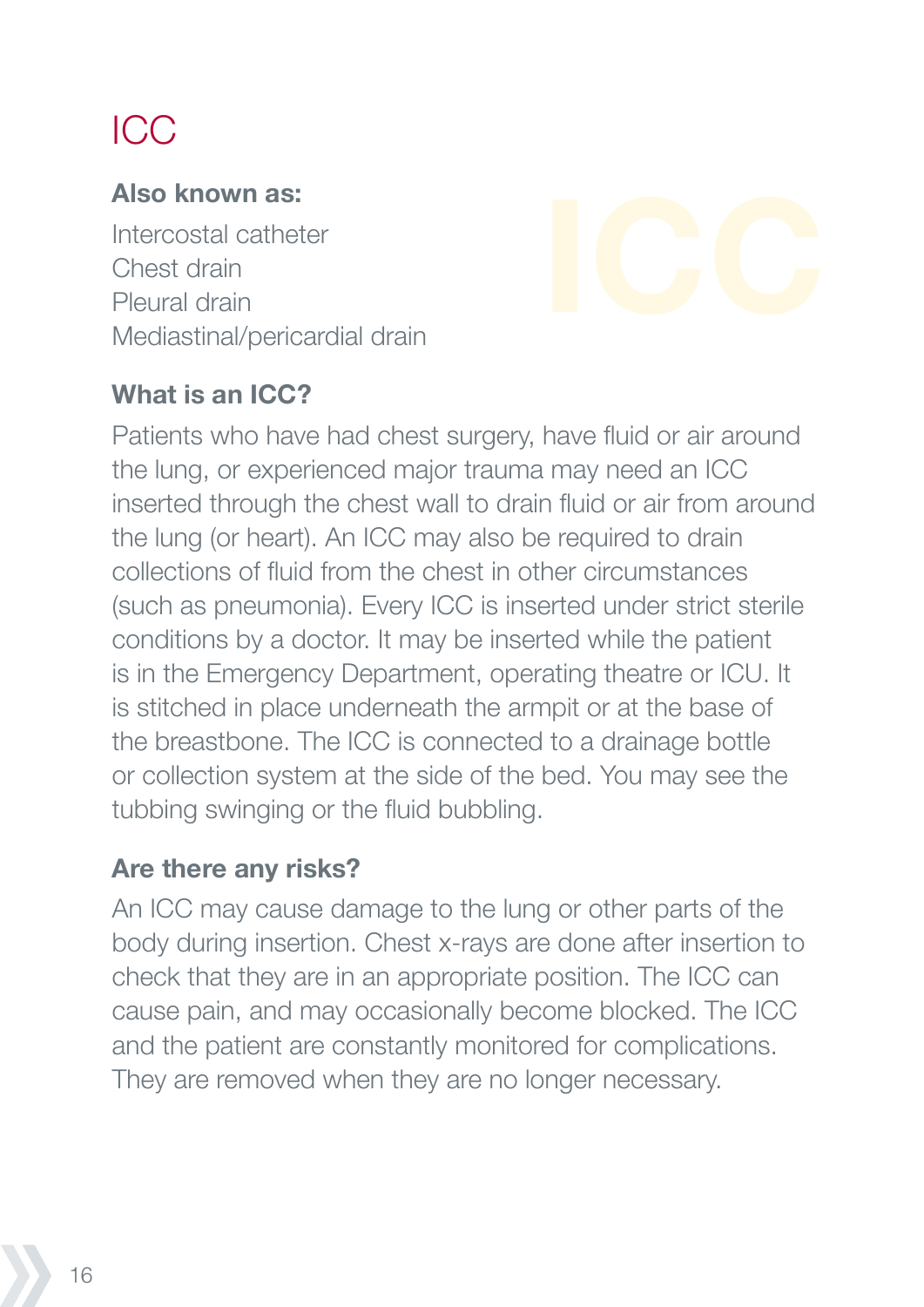# **Inotropes**

#### **Also known as:**

Vasopressors, vasoconstrictors Vaso-active drugs Ino-constrictors and ino-dilators

#### **What are inotropes and why are they used?**

Inotropes are drugs given to increase blood pressure and support the function of the heart, helping patients who have gone into shock. They are given through a CVC (see CVC) into a large vein. Different types of inotrope (e.g. adrenaline, noradrenaline, dobutamine) are used in various situations. Inotropes are commonly used in the ICU.

#### **Are there any risks?**

Different inotropes have different effects and side effects. In high doses some may impair blood supply to fingers and toes or the bowel. Other inotropes may increase the risk of irregular heart rhythms, rapid heart rhythms or increase the level of acid or sugar in the blood. They may also cause blood pressure to rise too high. Patients given inotropes have their heart rhythm monitored and frequent or continuous measurements of blood pressure.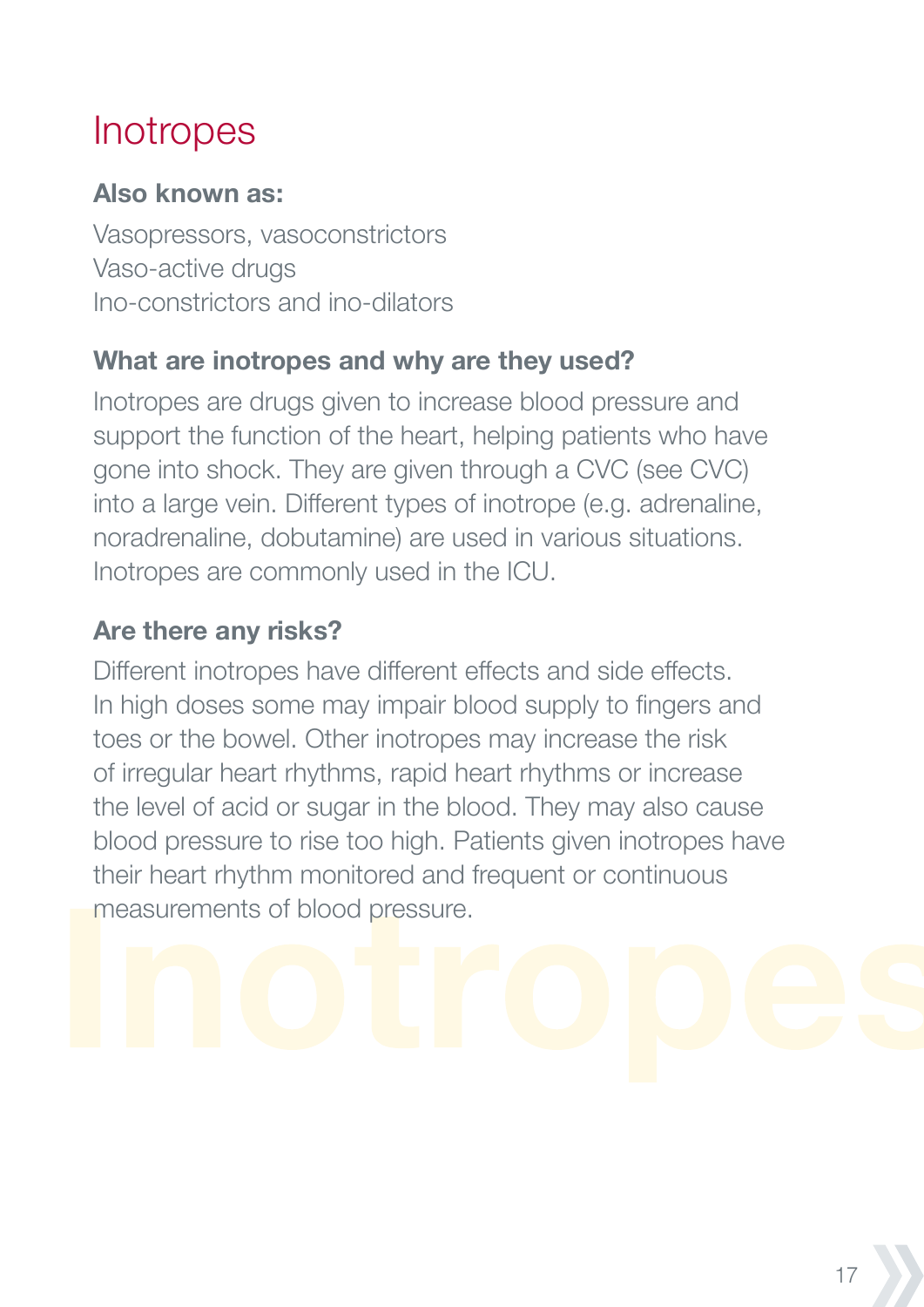# Intravenous Cannula

#### **Also known as:**

IVC, IV cannula Drip

#### **What are intravenous cannulas and why are they used?**

An intravenous cannula is a small, soft piece of hollow tubing which is inserted into a vein, usually in the back of the hand or the arms, which is then used to administer intravenous medications and fluids. They are used as an alternative to CVC (see CVC) when the latter is not required.

#### **Are there any risks?**

Intravenous cannulas can take several attempts to insert. The main risk is infection, and they are routinely changed every few days to prevent this. They can cause inflammation or blood clots to form in the vein in which they are inserted. There may be some bleeding when they are removed.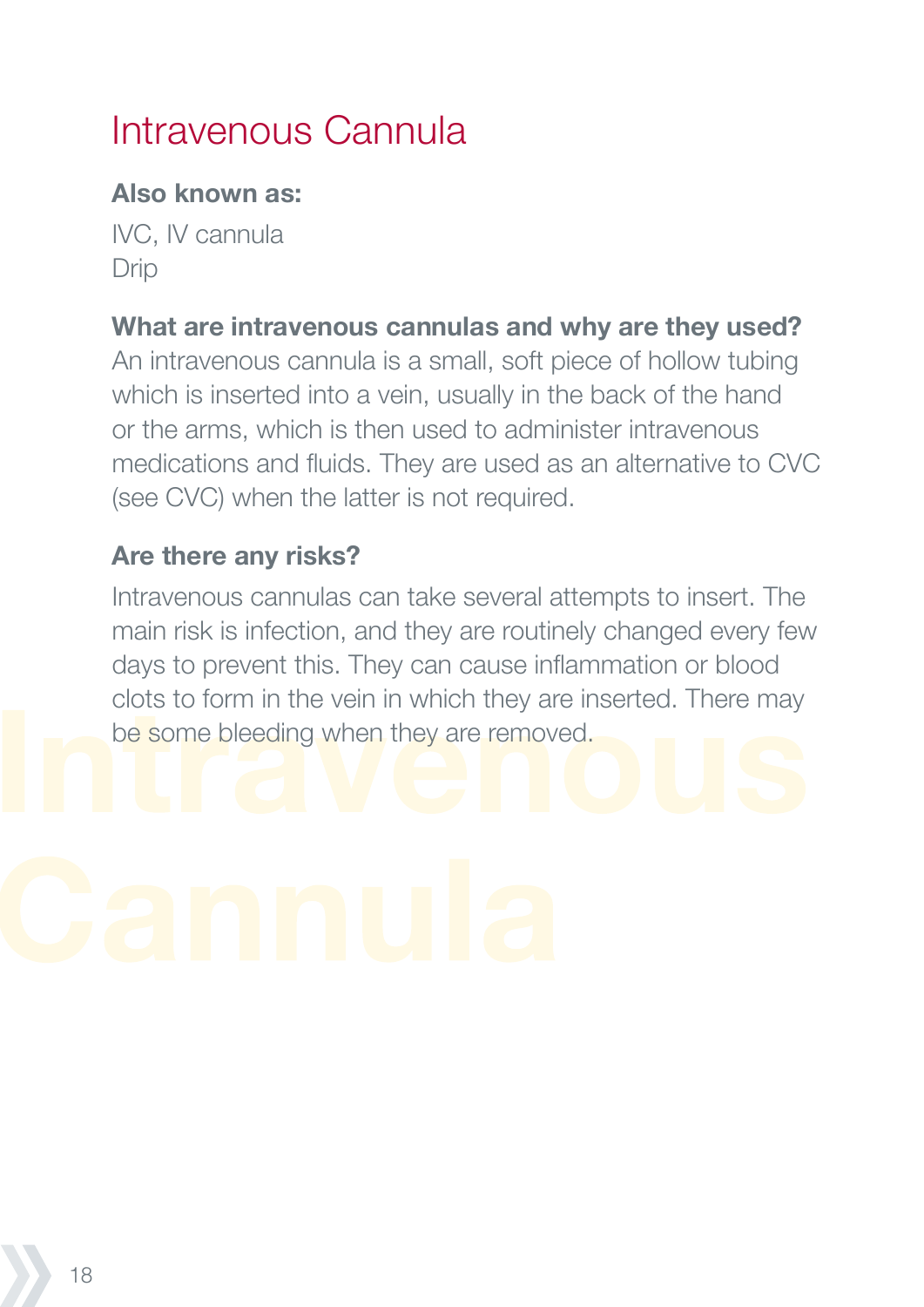# Intubation

#### **Also known as:**

Insertion of a breathing tube, an endo-tracheal tube, ET tube or ETT

## **What is intubation?**

If a patient is unconscious or has severe breathing difficulty, then an ETT is placed into the windpipe (trachea). This is connected to a ventilator, which provides additional oxygen and assistance with breathing.

## **How is it done?**

A general anaesthetic is given and a doctor inserts an ETT into the trachea via the mouth (or occasionally nose). Sometimes the procedure is done under local anaesthetic using a flexible telescope (see Bronchoscopy). A small cuff is inflated which creates a seal to stop air leaks and prevent mouth secretions going into the lungs. Once the ETT is confirmed to be in the right place it is secured with a tape or a special holding device. Sedation is usually given for comfort while the ETT is in place. An ETT may stay in place for many days and occasionally longer. If a patient requires ventilator support for a long time a tracheostomy (see Tracheostomy) is usually performed.

## **Are there any risks?**

People vary in the difficulty of ETT insertion. Intubation may occasionally damage the trachea, vocal cords, mouth and teeth. Allergic reactions can occur to the drugs used for the anaesthetic. If the ETT goes into the oesophagus it will cause oxygen levels to drop. Oxygen levels can drop during intubation and, very rarely, this may cause death or severe disability.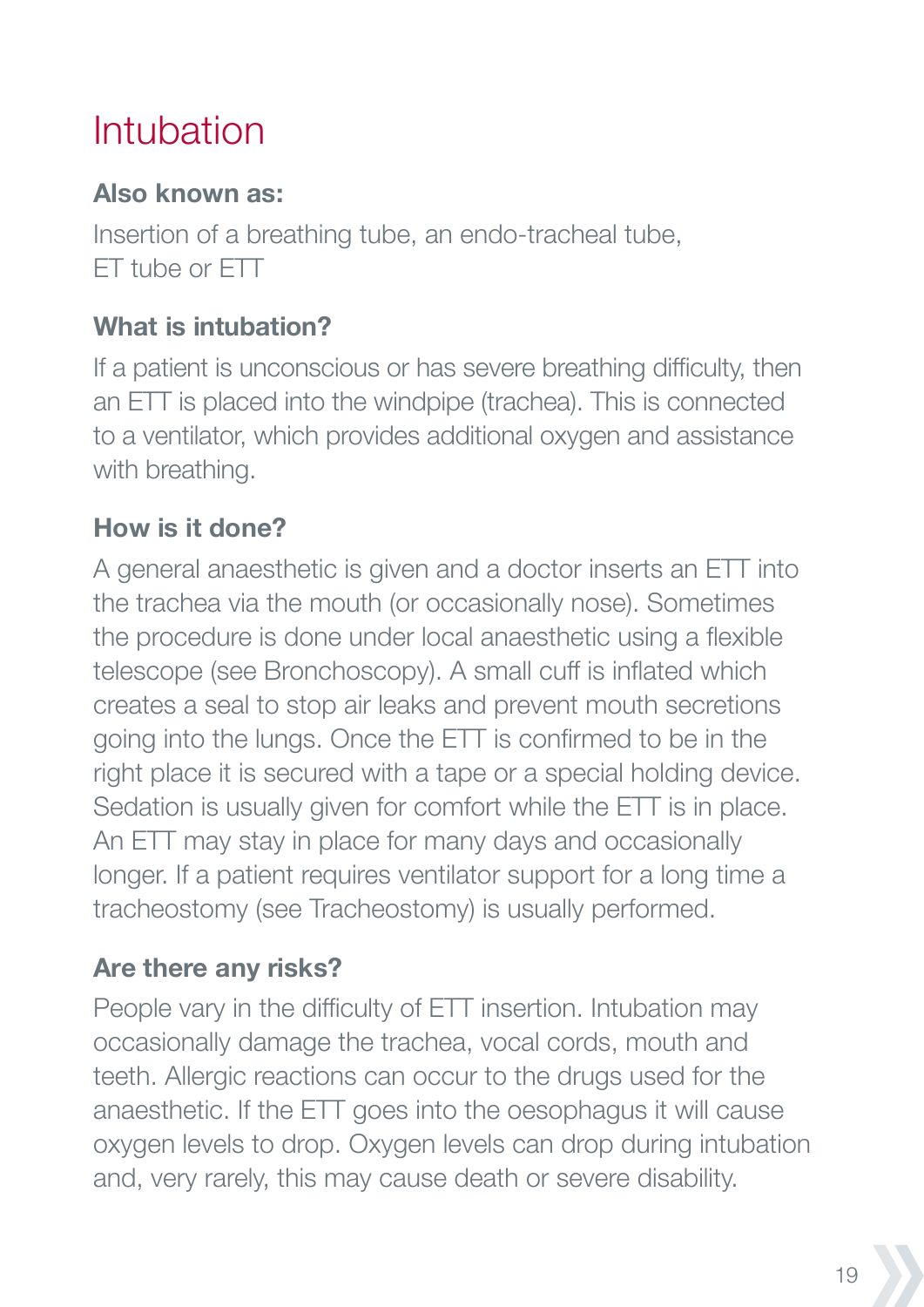Chest infection is also a risk during intubation. The ETT may be accidentally dislodged. We have guidelines for intubation, and the latest equipment and training to minimise the risks.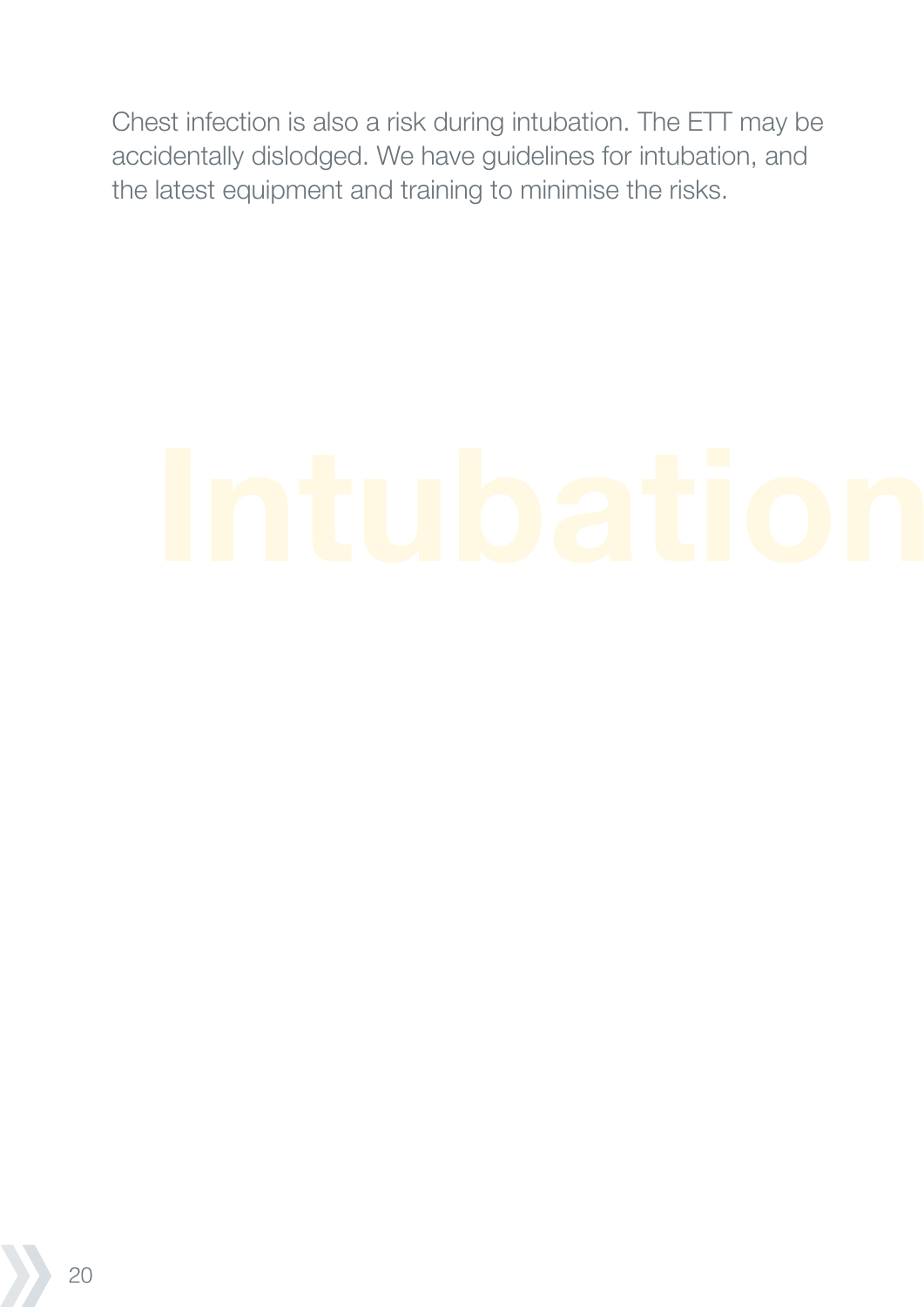# Lumbar puncture

#### **Also known as:**

LP Spinal tap

## **What is an LP and why is it performed?**

An LP is performed to sample the fluid from around the spinal cord and brain. Under sterile conditions a doctor inserts a small needle through the lower part of the back and draws up a small amount of fluid. An LP may be done to measure the pressure inside the spine and brain, to check for conditions such as meningitis, or to get a fluid sample for other tests.

#### **Are there any risks?**

Occasionally an LP may cause a headache after the procedure. There is also a very small risk of damage to the spinal cord and brain from an LP, either directly or because of bleeding or infection at the site of the LP. A brain scan is usually done before an LP to see if there are signs of high pressure inside the skull. In extremely rare cases, the high pressure may not show on the brain scan and when the LP is done the brain can squash down above the spinal cord causing brain damage or even death.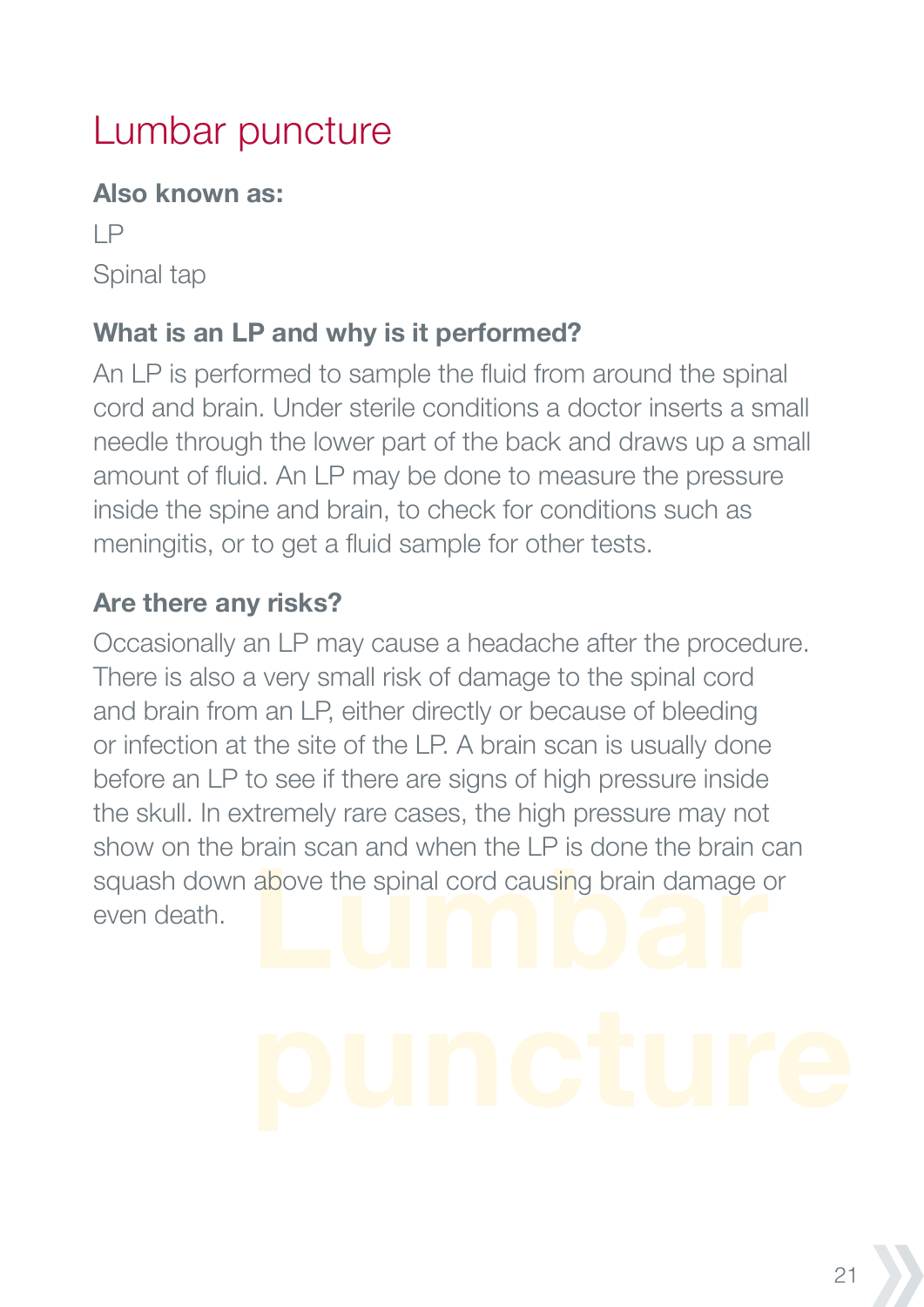# Research and Audits

#### **What is Research?**

Research is carried out to test new treatments and to compare different treatments. For this type of research we request consent from patients or, if a patient is unable to give consent themselves, consent for the research is requested from their legal representative or next of kin. Consent is always voluntary. Sometimes when people are critically ill, treatments are being compared and the treatment needs to be given urgently to be effective. The treatment may be given and then consent to continue in the research and receive the ongoing treatment will be requested after the initial treatment has been given. This only occurs when there is no other way to carry out the research and permission has been granted by the hospital's Ethics Committee. Other research simply involves collecting information on patients that are being, or have been treated in the ICU. Such information is collected in such a way that individual patients cannot be identified. This can help us identify risk factors in patients and inform further research which focuses on improving their chances of recovery.

#### **What is an Audit?**

Audits are routinely carried out as part of our quality improvement program. When a performance audit is being carried out, information is collected from all patients in the ICU who meet the inclusion criteria. This allows us to compare how we are performing against our past performance and quality benchmarks. The results of recent audits can be found on the Quality TV's between the two sides of the ICU.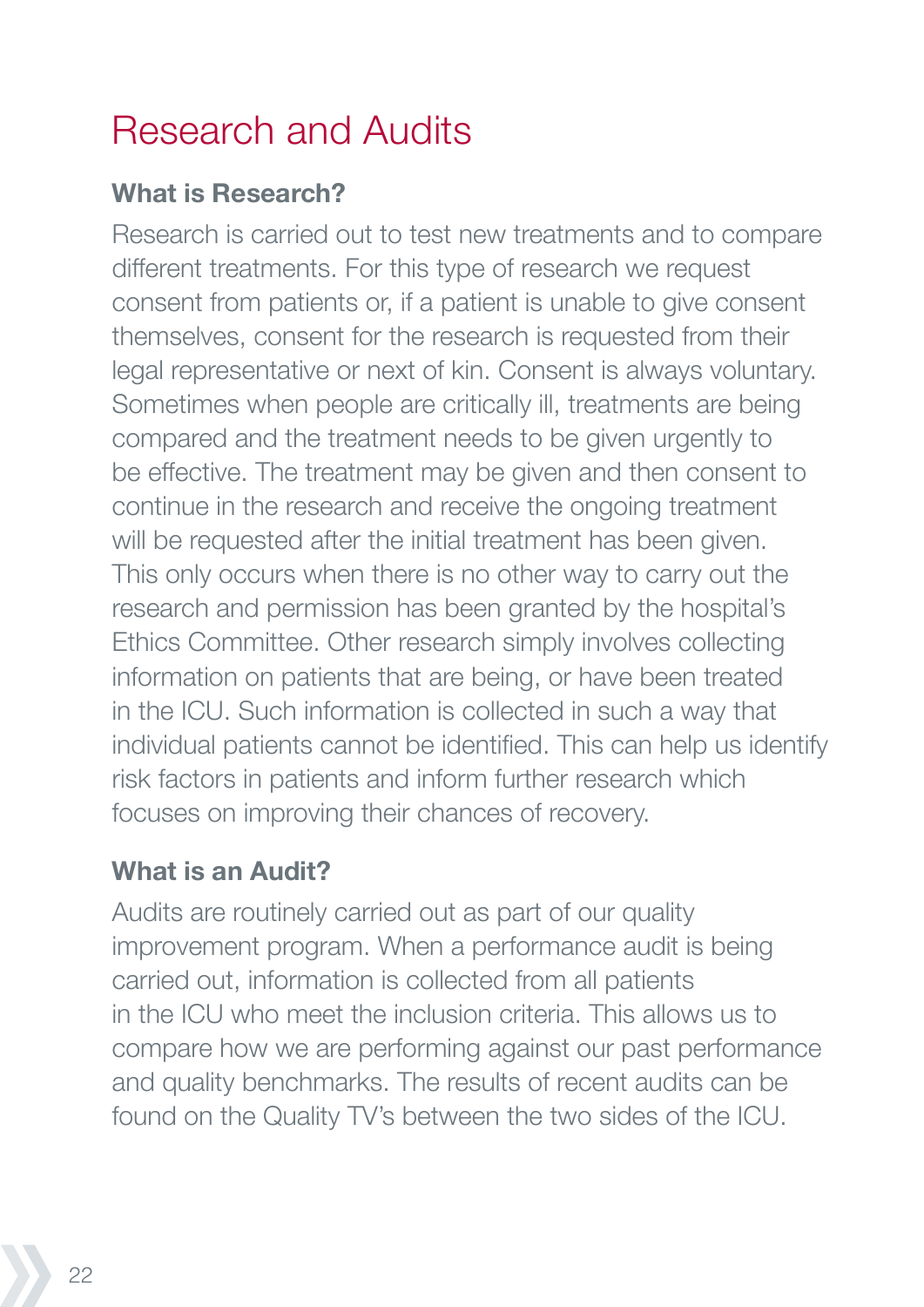#### **Are there any risks?**

Risks associated with any research are explained to you in a separate information and consent document for that particular study. There can be potential benefits to patients from access to new treatments and observation carried out by the research team. For other types of research and audits the main risk is to personal privacy if your health information was to become public. This risk is minimised by storing the information securely and in a form that is de-identified to the greatest extent possible.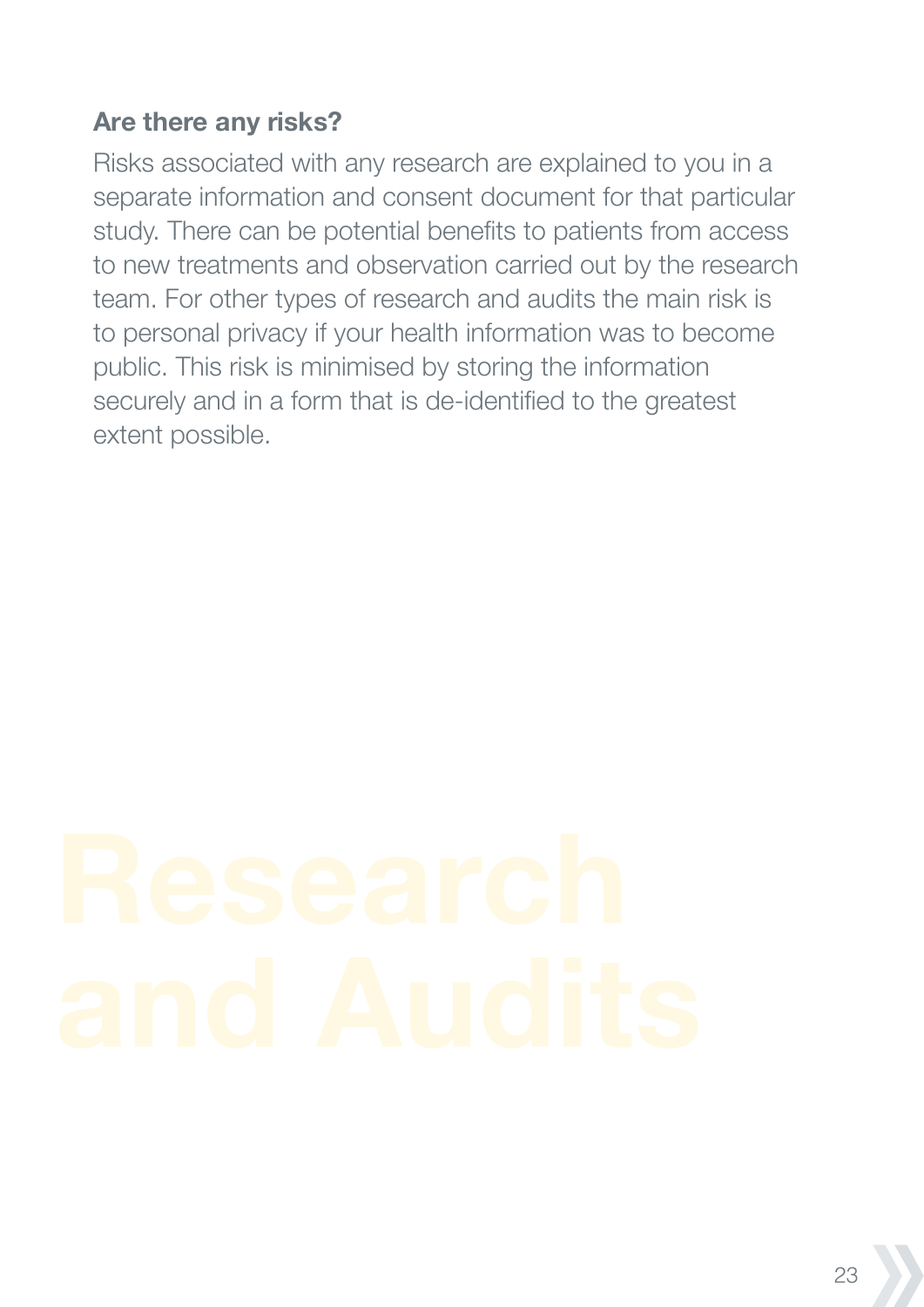# Swan

#### **Also known as:**

Swan Ganz catheter Pulmonary artery catheter

#### **What is a Swan and how is it put in?**

A Swan is a thin piece of tubing inserted via a vein in the neck or just beneath the collar bone. Under sterile conditions a doctor inserts the Swan using a needle. The needle is removed when the Swan is in place. The tubing then passes through the heart chambers and into the main blood vessel in the lungs (the pulmonary artery). It is used during heart surgery, when patients have poor heart function and also when patients need large doses of medications (inotropes) to support the blood pressure and heart function. A Swan measures how well the heart is functioning and monitors pressure within the heart and lungs.

#### **Are there any risks?**

A Swan can take multiple attempts to insert, with the risk of the needle damaging other structures such as nerves and very rarely the pulmonary artery or lung. There is also a risk of infection. Occasionally during insertion, a Swan can cause the heart to beat irregularly. Chest X-rays are routinely taken to check the position of the catheter and to help avoid complications or assist in recognising them at the earliest opportunity.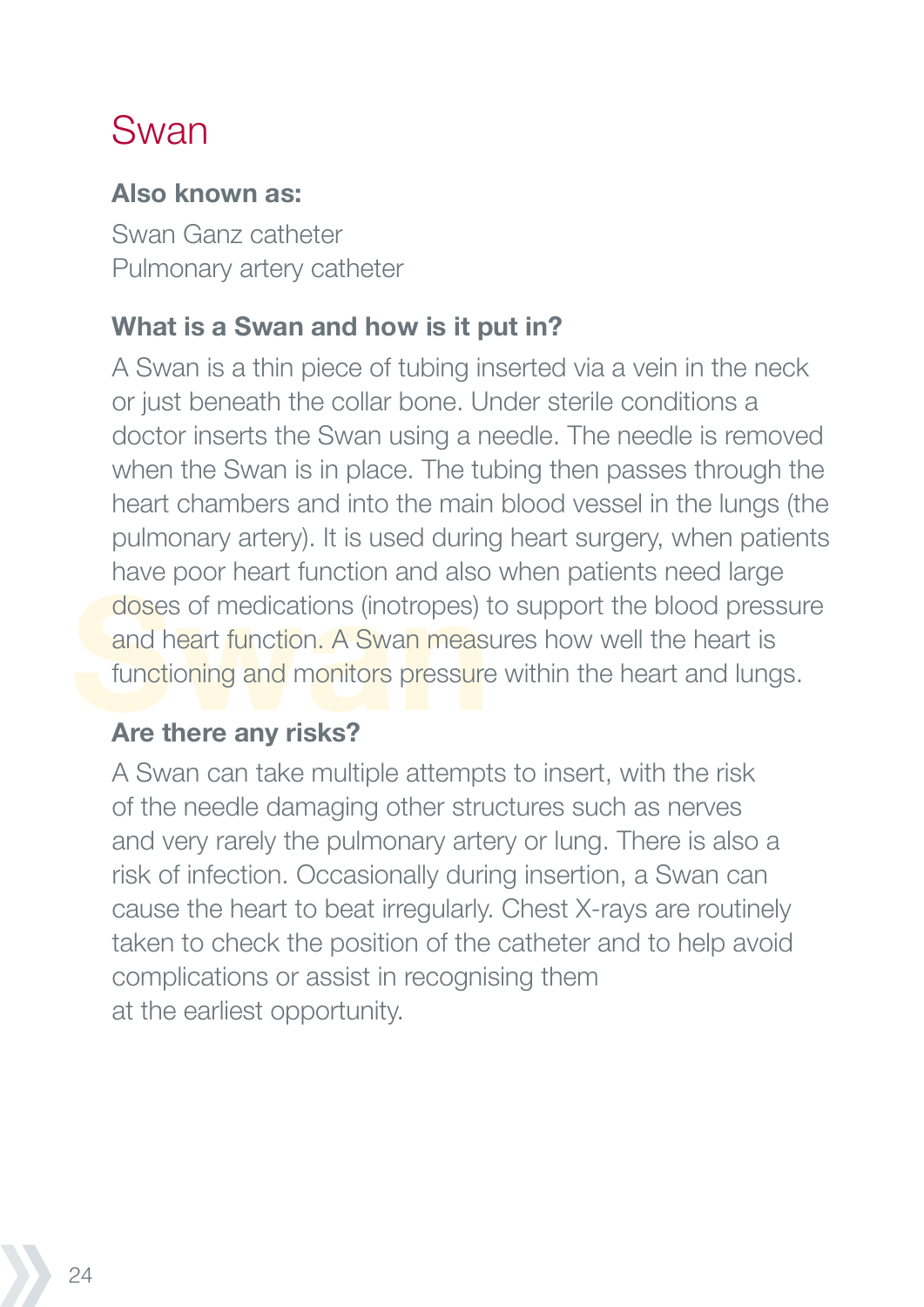# TOE

#### **Also known as:**

Transoesophageal echocardiogram

## **What is a TOE?**

A TOE is a specialised ultrasound examination of the heart. A doctor passes an this needs to be explained through the mouth of a patient and into the gullet (oesophagus) and then the stomach. This allows inspection of the heart and major blood vessels from inside the chest to see if there are any abnormalities. It also provides information on how well the heart is working. Sedation is given to the patient during the procedure.

## **Are there any risks?**

A TOE may rarely damage the mouth or oesophagus. Patients may have a sore throat for a short time after the procedure. There is a very small risk of the TOE probe causing perforation of the oesophagus. The risk is increased if there is a history of a bleeding disorder, difficulty swallowing, or liver disease. All patients are carefully monitored before, during and after a TOE.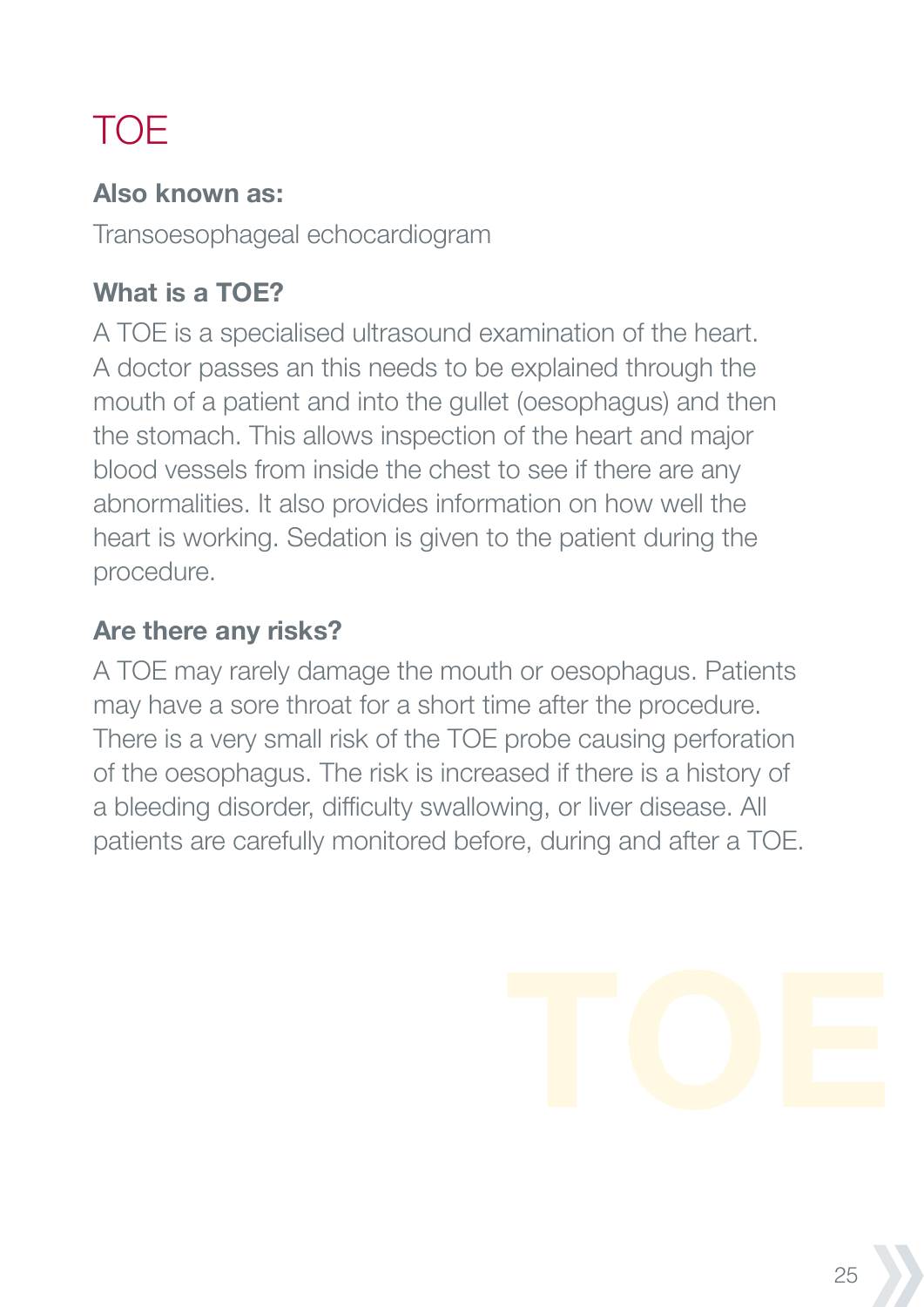# TPN

#### **Also known as:**

Total parenteral nutrition Intravenous feeding

#### **What is TPN and why is it used?**

TPN involves introducing nutrition directly into a patient's vein when they are unable to eat normally. TPN contains protein, energy, vitamins and minerals. It is usually given via a CVC or PICC. It is used when it is not possible to feed a patient via the stomach and/or gut. It is usually possible to change to enteral feeding (page 12 or see Enteral feed) or normal eating as the gut starts working and a patient's condition improves.

#### **Are there any risks?**

TPN can increase the risk of infection. It may also affect liver and immune function, and can cause high blood sugars requiring treatment. The need for TPN is regularly assessed by nursing, medical and nutrition staff.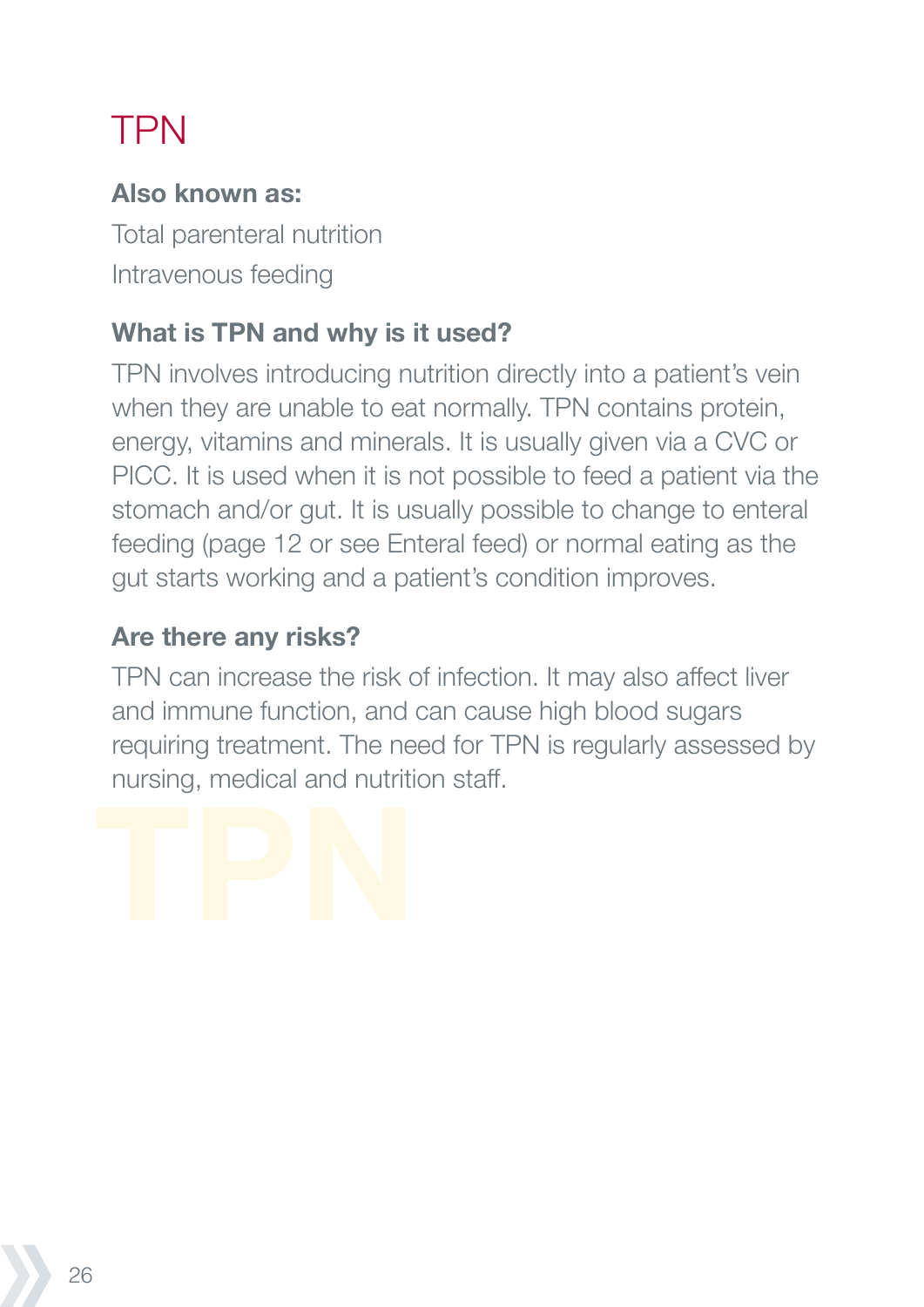# **Tracheostomy**

#### **Also known as**:

Trache or tracheotomy

## **What is a tracheostomy?**

When a patient is attached to a ventilator for a long time, a tracheostomy is usually performed. This is a plastic tube which is placed directly into the windpipe (trachea) through the front of the neck. It is more comfortable than a breathing tube through the mouth and voice box and often allows patients to be ventilated with less sedation.

## **How is it put in?**

Under a general anaesthetic and with local anaesthetic and strict sterile precautions, a doctor performs a small operation to insert the tracheostomy. This is usually a minor keyhole operation that is done in the ICU. However, sometimes the patient will need to be taken into surgery for the operation. Talking and swallowing are sometimes possible when a patient has had a tracheostomy in for some time. The tracheostomy is almost always removed when the patient has recovered, leaving a small scar.

## **Are there any risks?**

All ICU tracheostomies are inserted under direct ICU consultant supervision. There is a small risk of bleeding during the procedure. Rarely, the patient may require surgery if the bleeding cannot be stopped. Low oxygen levels or difficulty with ventilation can occur during the insertion of the tracheostomy, or if a blockage occurs. Very rarely this may cause death or severe disability.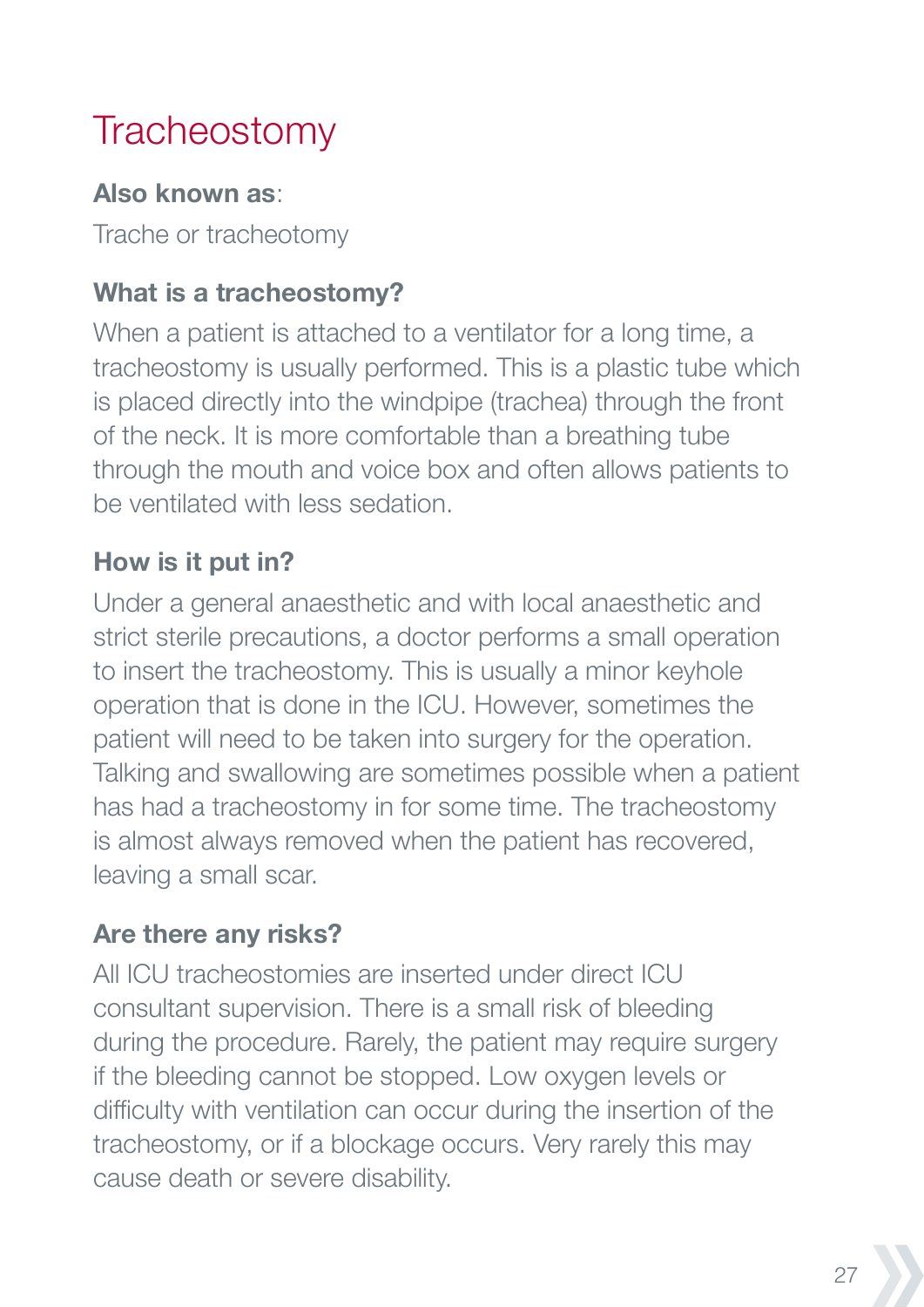There may be a reaction to the drugs used for the general anaesthetic. There is a risk a tracheostomy may damage the trachea, needing later surgery to repair.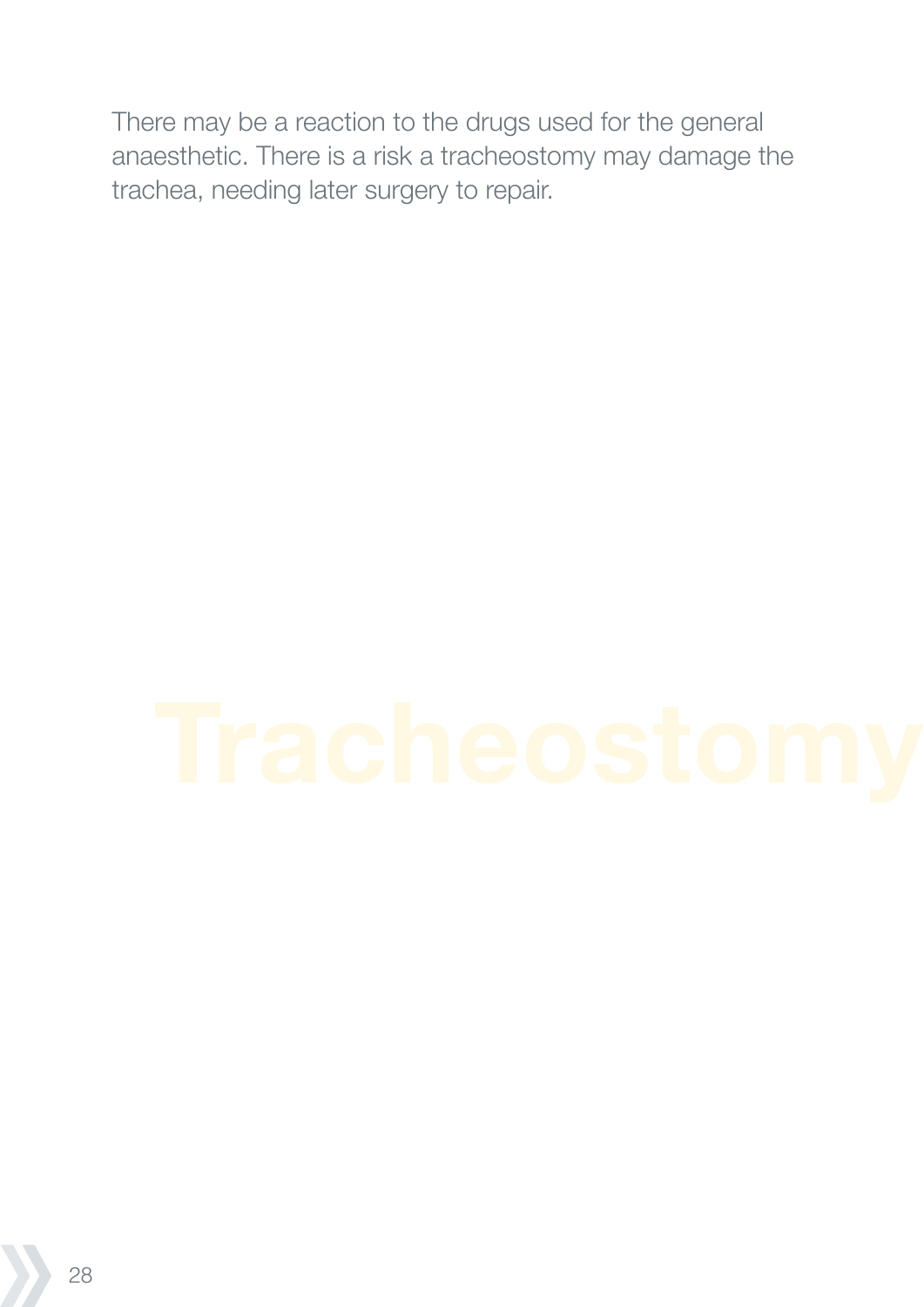# **Transfusion**

#### *See: transfusion.com.au for more information*

#### **Different forms of transfusion and related terms:**

Blood transfusion Red blood cells Platelets Fresh frozen plasma or FFP Cryoprecipitate or cryo Albumin

#### **When are transfusions used?**

Transfusions are used to correct low blood counts (low haemoglobin and anaemia) or replace blood loss due to bleeding. Other blood products listed above are used to correct abnormal or low levels of protein and clotting factors (if a patient is bleeding or is at risk of bleeding during a procedure).

#### **Are there any risks?**

Serious transfusion reactions are rare. However all transfusions carry a small risk of infection. A recipient's body may also react against a transfusion. These reactions range from a mild increase in body temperature to severe life-threatening illness with multiple organ failure. The risk of a reaction is minimised by extensive procedures that ensure a patient receives the safest blood product possible. Estimates of the risk are shown below:

| Febrile reaction                                   | 1 in 1000              |
|----------------------------------------------------|------------------------|
| Delayed transfusion reaction                       | 1 in 11 000            |
| Anaphylaxis (severe allergic reaction) 1 in 50 000 |                        |
| Transfusion related acute lung injury 1 in 190 000 |                        |
| Septic reaction                                    | 1 in 75 000 to 500 000 |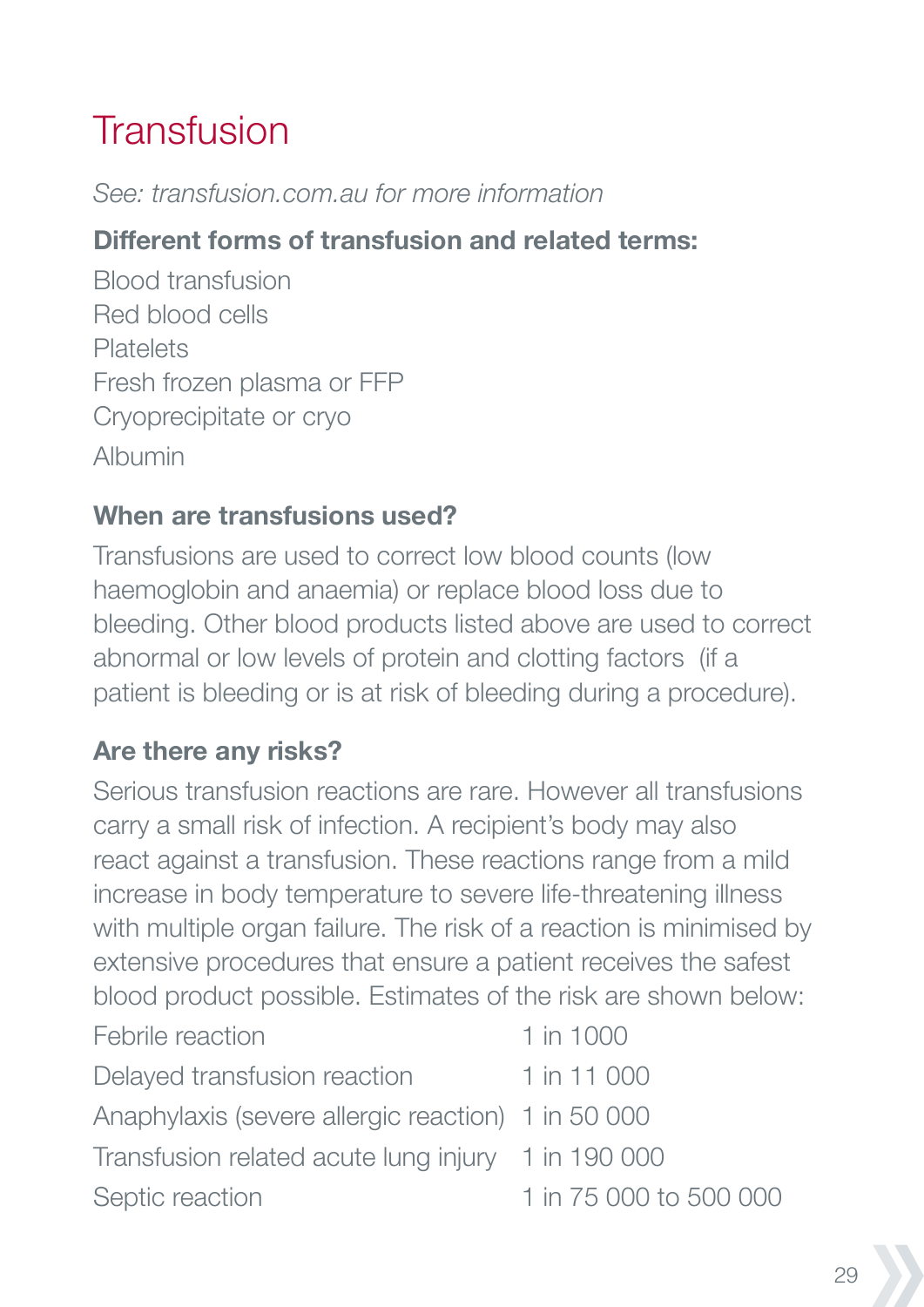Hepatitis B Approx 1 in 557 000 Hepatitis C Less than 1 in 1 million HIV (AIDS) and HTLV 1 & 2 Less than 1 in 1 million Variant Creutzfeldt-Jakob disease Possible – not yet

reported in Australia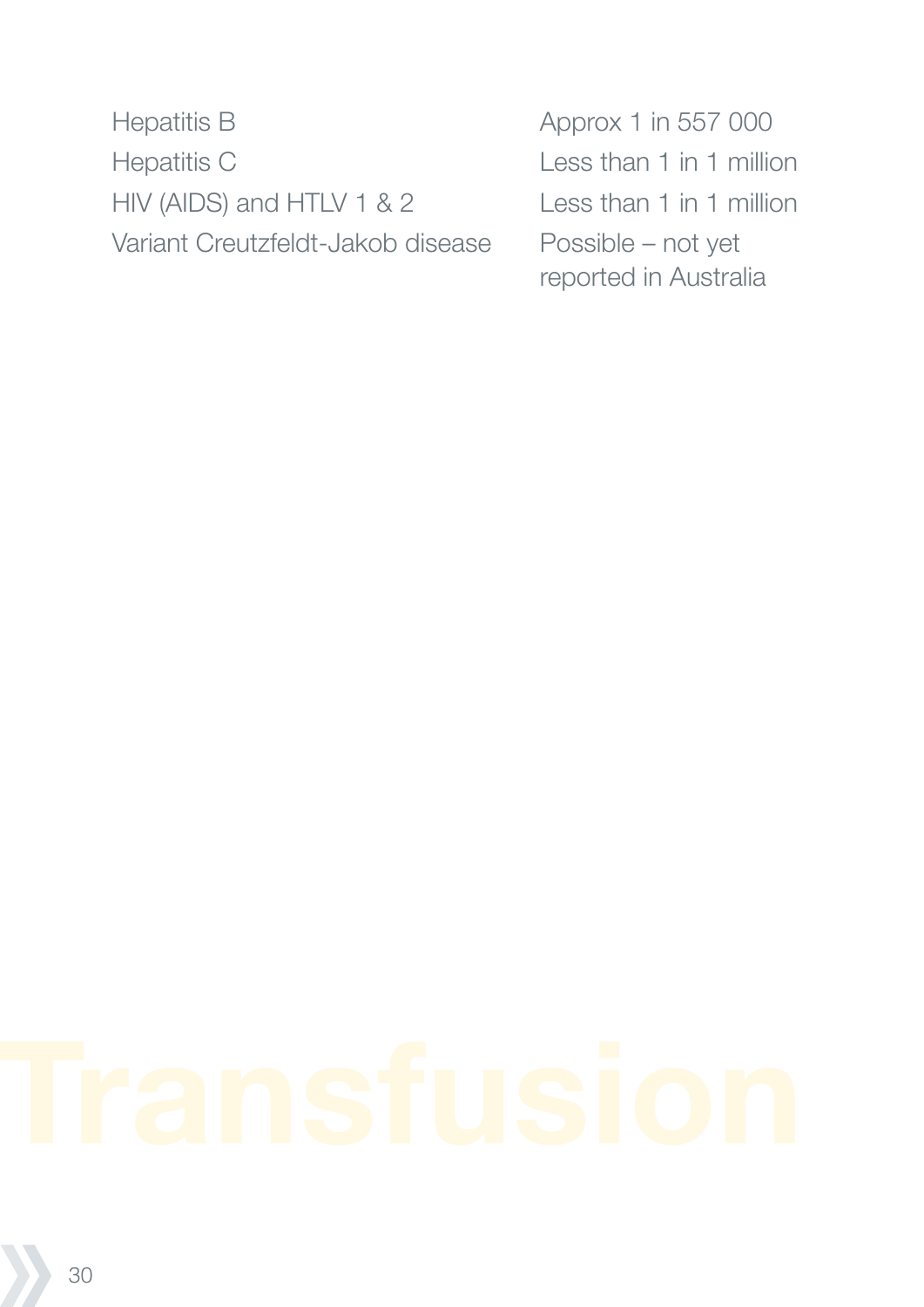# Urinary Catheter

#### **Also known as:**

In-dwelling catheter (IDC). **Catheter** 

#### **What is a urinary catheter and why is it used?**

A urinary catheter (IDC) is a soft tube inserted into the bladder through the urethra. It drains urine from the bladder continuously, removing the need for a patient to empty their bladder as usual. A small balloon at the tip of the catheter holds it in place within the bladder. It is essential for patients who are heavily sedated, have an epidural catheter in place, or who have limited mobility and are unable to walk to the toilet. It is also used to closely monitor urine output. The catheter is connected to a drainage bag which holds and records the amount of urine passed.

#### **Are there any risks?**

Urinary catheters can lead to infection within the bladder. There is a small risk of damaging the urethra when the catheter is inserted which can lead to bleeding and, in extremely rare cases, problems with passing urine after the catheter is removed. Some patients are temporarily unable to pass urine when the catheter first comes out – in this case, the catheter may need to be re-inserted for a short period of time.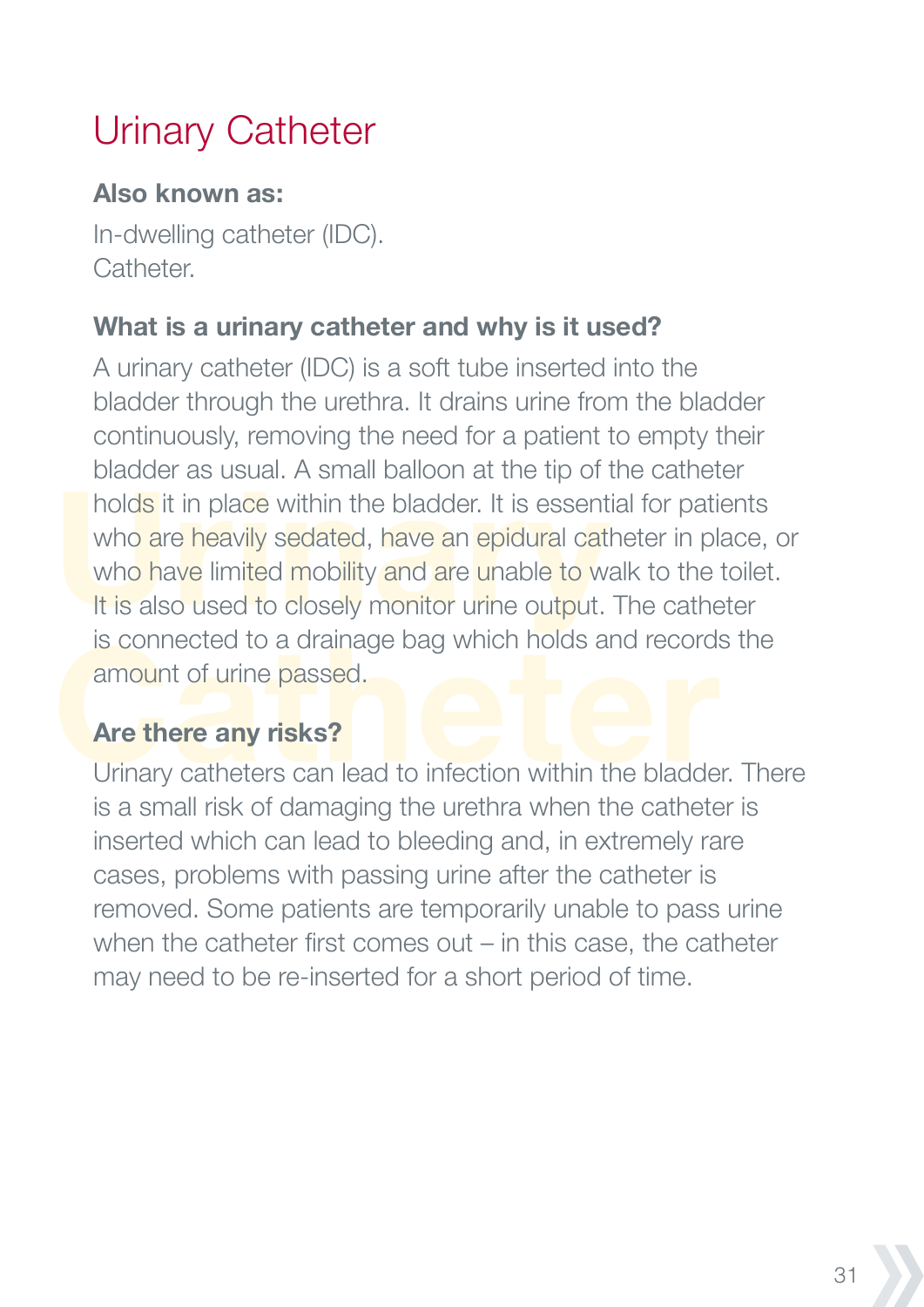# Vascath

#### **Also known as:**

Dialysis line or vascular catheter.

#### **What is a vascath and how is it put in?**

A vascath is a tube inserted into a large vein for dialysis (when there is kidney failure – see Dialysis) or for plasmapheresis (the removal of certain proteins from the blood). Under sterile conditions a doctor inserts a needle and then the vascath into either the neck, beneath the collar bone or in the groin. The needle is removed and the vascath is left in place for up to several weeks. The vascath is removed when it is no longer needed.

#### **Are there any risks?**

Vascaths sometimes take multiple attempts to insert. The most common significant complications of vascaths are infection and blockage. During insertion, there is a risk of the needle damaging other structures such as arteries or nerves, and vascaths in the neck or under the collar bone may also occasionally damage the lung. Chest X-rays are taken after insertion to check for any complications.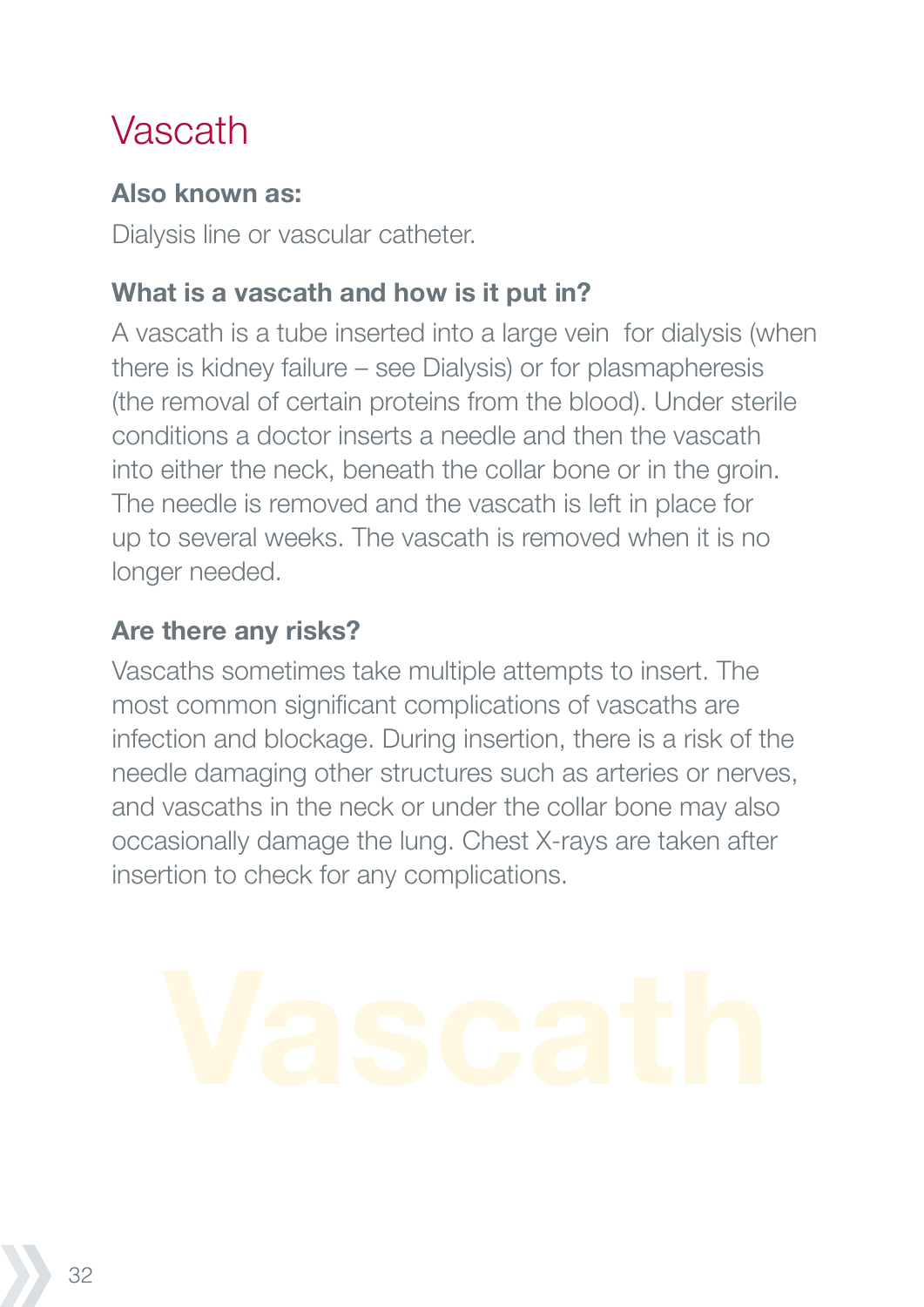# **Ventilator**

#### **Also known as:**

**Respirator** Breathing machine Invasive ventilation

#### **What is a ventilator and why is it used?**

When patients cannot breathe properly, they may need to be attached to a ventilator (by an endotracheal tube (ETT) or tracheostomy – see Intubation and Tracheostomy). This is a common reason for admission to an intensive care unit. The ventilator provides additional oxygen and assistance with breathing. Patients on ventilators via an ETT often require sedation. When a patient no longer needs ventilator support it is slowly reduced and the ETT removed. If a patient requires ventilator support for a long time a tracheostomy is usually performed.

#### **Are there any risks?**

Patients who are on a ventilator are at risk of damage to the lungs and infection. The risk of a chest infection and pneumonia (although small) increases with the amount of time spent on a ventilator. This is because patients have a tube in their windpipe that makes it easier for bacteria to get into the lungs. Patients are constantly monitored for complications and have chest X-rays as needed.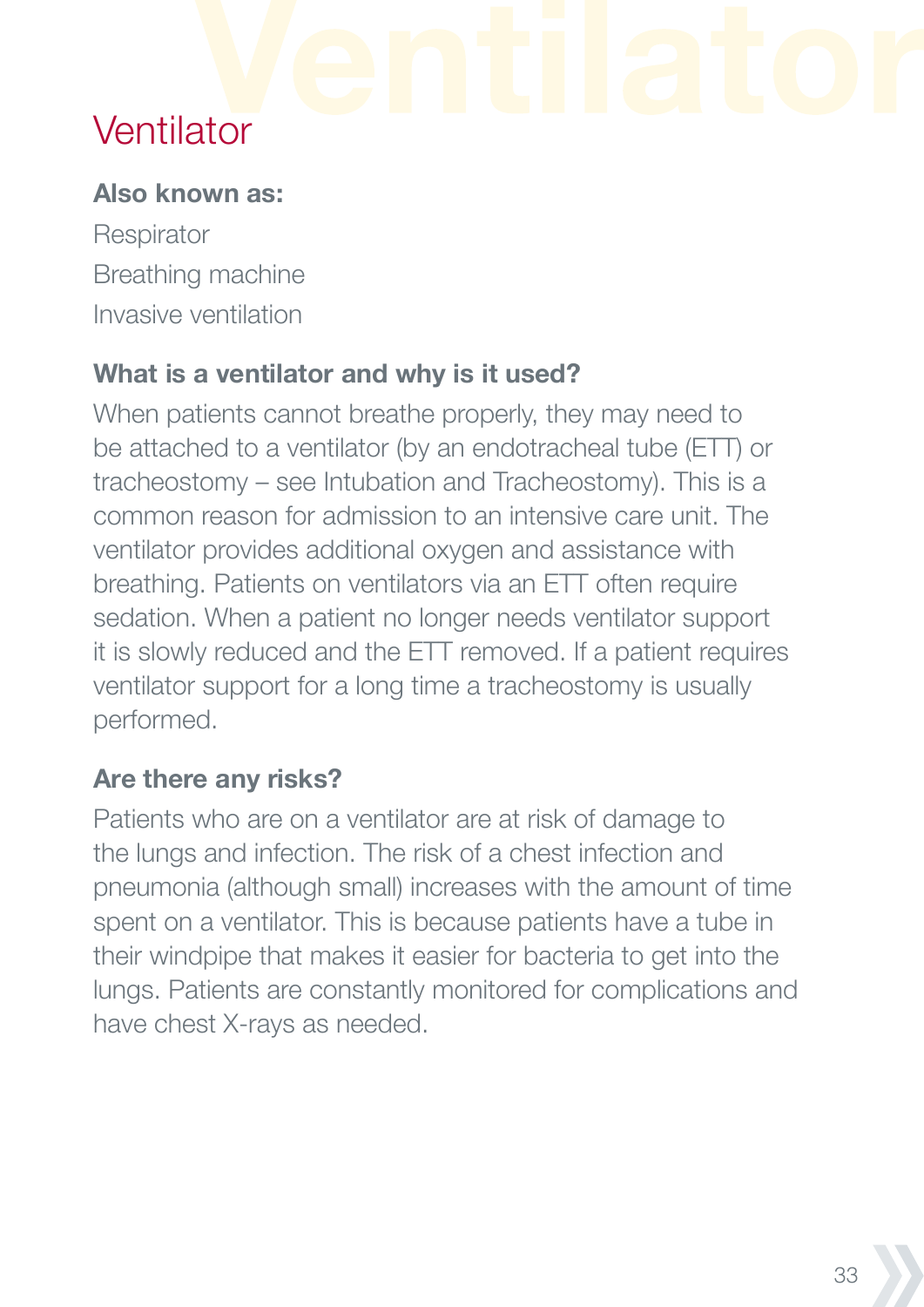# Royal Perth Hospital Intensive Care Unit

| Location:           | Level 4 North Block                                                                                                                                                                                                                                                            |
|---------------------|--------------------------------------------------------------------------------------------------------------------------------------------------------------------------------------------------------------------------------------------------------------------------------|
|                     | Royal Perth Hospital                                                                                                                                                                                                                                                           |
|                     | <b>Wellington Street</b>                                                                                                                                                                                                                                                       |
|                     | <b>Perth 6000</b>                                                                                                                                                                                                                                                              |
| $\bigcap$ and a all | $\Box$ and $\Box$ and $\Box$ and $\Box$ and $\Box$ and $\Box$ and $\Box$ and $\Box$ and $\Box$ and $\Box$ and $\Box$ and $\Box$ and $\Box$ and $\Box$ and $\Box$ and $\Box$ and $\Box$ and $\Box$ and $\Box$ and $\Box$ and $\Box$ and $\Box$ and $\Box$ and $\Box$ and $\Box$ |

Contact: Royal Perth Hospital Switchboard Telephone: 08 9224 2244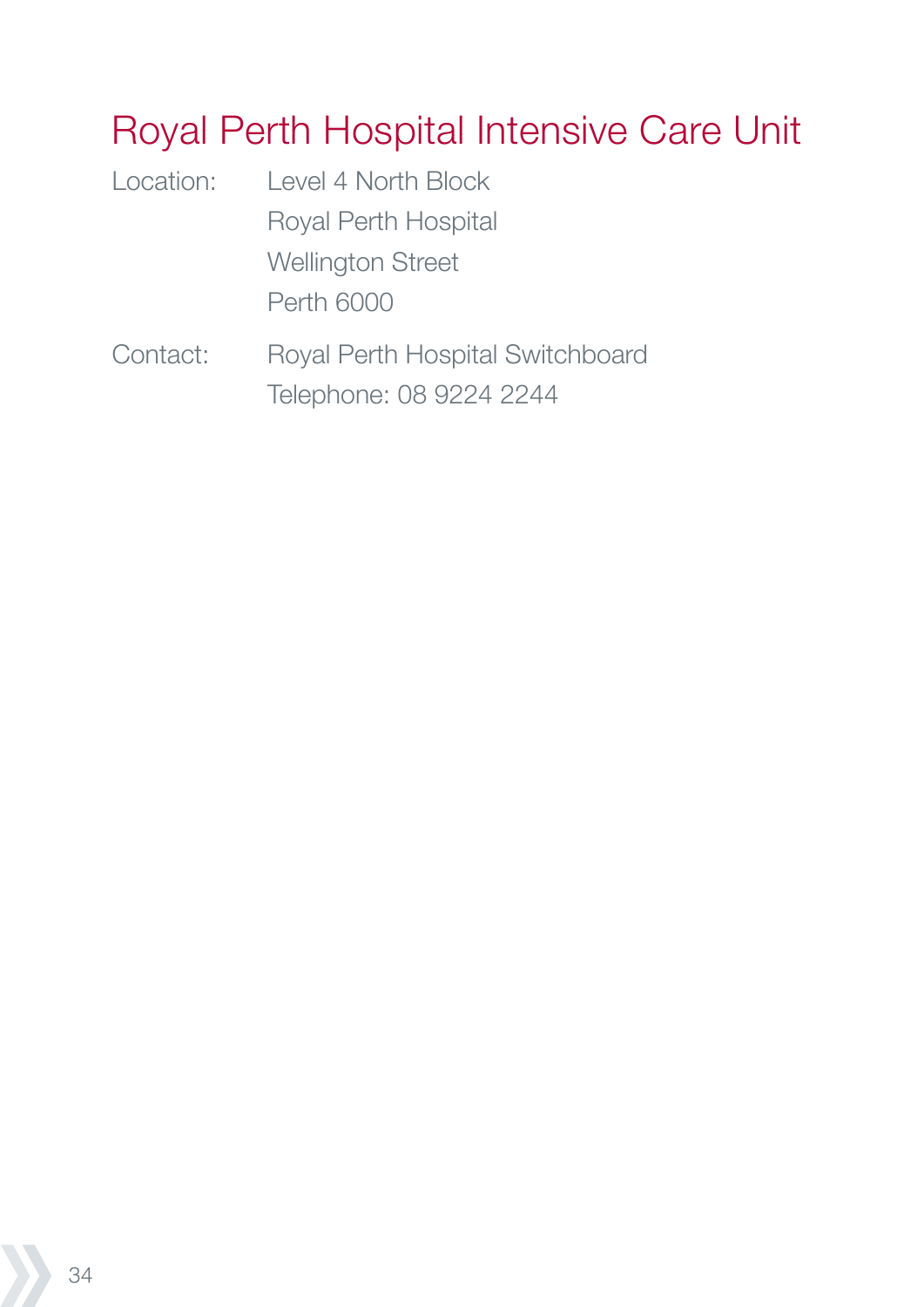# Thank You

The medical and nursing staff are happy to answer any questions you might have and to discuss any concerns about procedures and treatments performed in the ICU.

**If there are any specific procedures or treatments mentioned in this booklet that you would not want performed, or any other treatment limitations that are important to you or your family member, please raise these with the medical staff.**